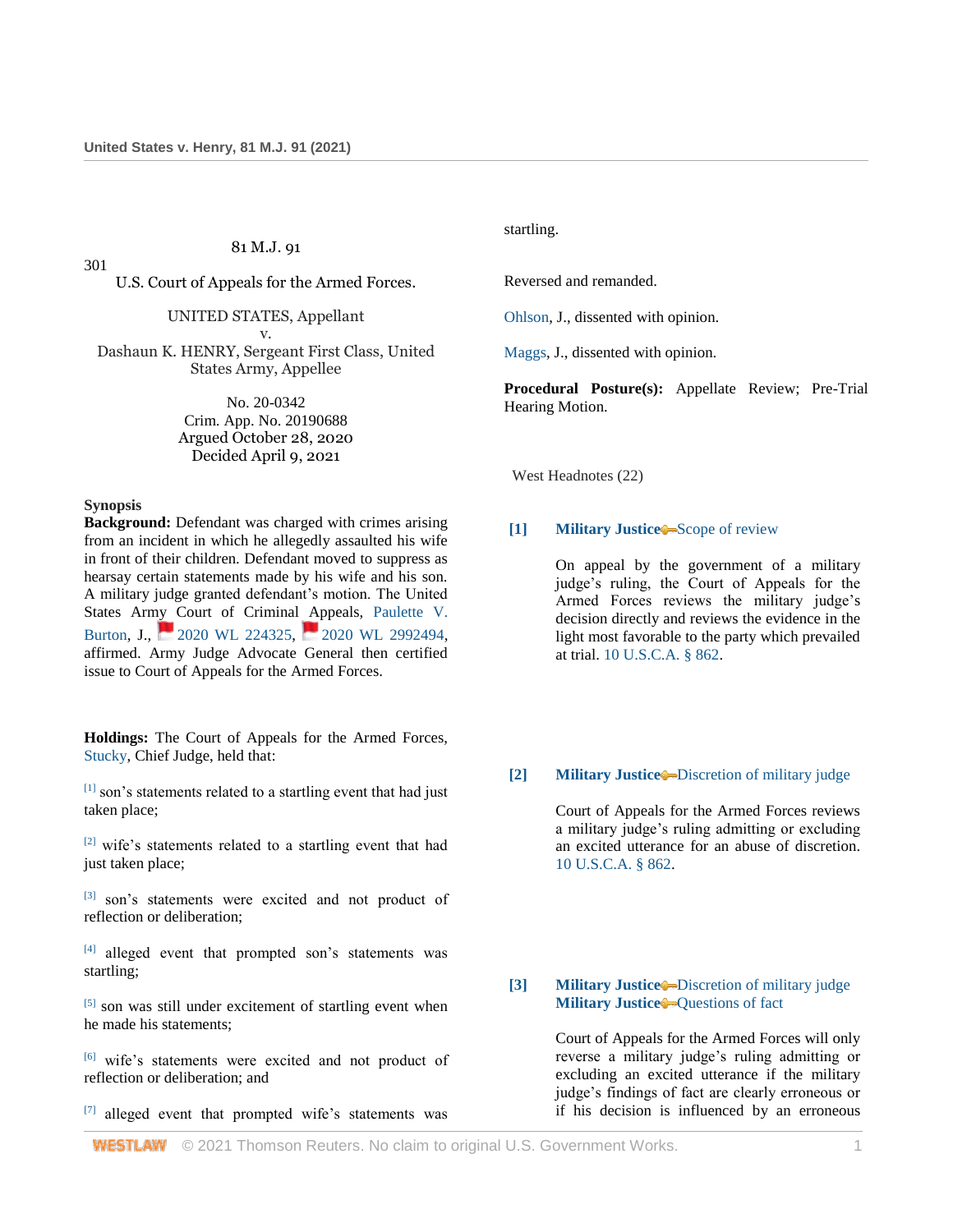view of the law. [10 U.S.C.A. § 862.](http://www.westlaw.com/Link/Document/FullText?findType=L&pubNum=1000546&cite=10USCAS862&originatingDoc=Ief4a0b509c8611ebb59191cef82ec18e&refType=LQ&originationContext=document&vr=3.0&rs=cblt1.0&transitionType=DocumentItem&contextData=(sc.UserEnteredCitation))

### **[4] [Military Justice](http://www.westlaw.com/Browse/Home/KeyNumber/258A/View.html?docGuid=Ief4a0b509c8611ebb59191cef82ec18e&originationContext=document&vr=3.0&rs=cblt1.0&transitionType=DocumentItem&contextData=(sc.UserEnteredCitation))** [Hearsay in general](http://www.westlaw.com/Browse/Home/KeyNumber/258Ak1086/View.html?docGuid=Ief4a0b509c8611ebb59191cef82ec18e&originationContext=document&vr=3.0&rs=cblt1.0&transitionType=DocumentItem&contextData=(sc.UserEnteredCitation))

In case of hearsay declarant, personal knowledge does not need to be conclusively established before testimony is admitted; rather, it is enough if declarant so far as appears has had opportunity to observe fact declared. [Fed. R.](http://www.westlaw.com/Link/Document/FullText?findType=L&pubNum=1000607&cite=USFRER104&originatingDoc=Ief4a0b509c8611ebb59191cef82ec18e&refType=LQ&originationContext=document&vr=3.0&rs=cblt1.0&transitionType=DocumentItem&contextData=(sc.UserEnteredCitation))  [Evid. 104\(a\),](http://www.westlaw.com/Link/Document/FullText?findType=L&pubNum=1000607&cite=USFRER104&originatingDoc=Ief4a0b509c8611ebb59191cef82ec18e&refType=LQ&originationContext=document&vr=3.0&rs=cblt1.0&transitionType=DocumentItem&contextData=(sc.UserEnteredCitation)) [602;](http://www.westlaw.com/Link/Document/FullText?findType=L&pubNum=1000607&cite=USFRER602&originatingDoc=Ief4a0b509c8611ebb59191cef82ec18e&refType=LQ&originationContext=document&vr=3.0&rs=cblt1.0&transitionType=DocumentItem&contextData=(sc.UserEnteredCitation)) [M.R.E. 104\(b\),](http://www.westlaw.com/Link/Document/FullText?findType=Y&serNum=0471371671&pubNum=0214739&originatingDoc=Ief4a0b509c8611ebb59191cef82ec18e&refType=TS&originationContext=document&vr=3.0&rs=cblt1.0&transitionType=DocumentItem&contextData=(sc.UserEnteredCitation)) [602.](http://www.westlaw.com/Link/Document/FullText?findType=Y&serNum=0471371858&pubNum=0214739&originatingDoc=Ief4a0b509c8611ebb59191cef82ec18e&refType=TS&originationContext=document&vr=3.0&rs=cblt1.0&transitionType=DocumentItem&contextData=(sc.UserEnteredCitation))

## **[5] [Military Justice](http://www.westlaw.com/Browse/Home/KeyNumber/258A/View.html?docGuid=Ief4a0b509c8611ebb59191cef82ec18e&originationContext=document&vr=3.0&rs=cblt1.0&transitionType=DocumentItem&contextData=(sc.UserEnteredCitation))** [Present sense impression;](http://www.westlaw.com/Browse/Home/KeyNumber/258Ak1089/View.html?docGuid=Ief4a0b509c8611ebb59191cef82ec18e&originationContext=document&vr=3.0&rs=cblt1.0&transitionType=DocumentItem&contextData=(sc.UserEnteredCitation))  [excited utterance](http://www.westlaw.com/Browse/Home/KeyNumber/258Ak1089/View.html?docGuid=Ief4a0b509c8611ebb59191cef82ec18e&originationContext=document&vr=3.0&rs=cblt1.0&transitionType=DocumentItem&contextData=(sc.UserEnteredCitation))

The implicit premise of the excited utterance exception to the hearsay rule is that a person who reacts to a startling event or condition while under the stress of excitement caused thereby will speak truthfully because of a lack of opportunity to fabricate. [M.R.E. 803\(2\).](http://www.westlaw.com/Link/Document/FullText?findType=Y&serNum=0471371908&pubNum=0214739&originatingDoc=Ief4a0b509c8611ebb59191cef82ec18e&refType=TS&originationContext=document&vr=3.0&rs=cblt1.0&transitionType=DocumentItem&contextData=(sc.UserEnteredCitation))

# **[6] [Military Justice](http://www.westlaw.com/Browse/Home/KeyNumber/258A/View.html?docGuid=Ief4a0b509c8611ebb59191cef82ec18e&originationContext=document&vr=3.0&rs=cblt1.0&transitionType=DocumentItem&contextData=(sc.UserEnteredCitation))** [Present sense impression;](http://www.westlaw.com/Browse/Home/KeyNumber/258Ak1089/View.html?docGuid=Ief4a0b509c8611ebb59191cef82ec18e&originationContext=document&vr=3.0&rs=cblt1.0&transitionType=DocumentItem&contextData=(sc.UserEnteredCitation))  [excited utterance](http://www.westlaw.com/Browse/Home/KeyNumber/258Ak1089/View.html?docGuid=Ief4a0b509c8611ebb59191cef82ec18e&originationContext=document&vr=3.0&rs=cblt1.0&transitionType=DocumentItem&contextData=(sc.UserEnteredCitation))

For statement to qualify as excited utterance: (1) statement must be spontaneous, excited or impulsive rather than product of reflection and deliberation; (2) event prompting utterance must be startling; and (3) declarant must be under stress of excitement caused by event. [M.R.E.](http://www.westlaw.com/Link/Document/FullText?findType=Y&serNum=0471371908&pubNum=0214739&originatingDoc=Ief4a0b509c8611ebb59191cef82ec18e&refType=TS&originationContext=document&vr=3.0&rs=cblt1.0&transitionType=DocumentItem&contextData=(sc.UserEnteredCitation))  [803\(2\).](http://www.westlaw.com/Link/Document/FullText?findType=Y&serNum=0471371908&pubNum=0214739&originatingDoc=Ief4a0b509c8611ebb59191cef82ec18e&refType=TS&originationContext=document&vr=3.0&rs=cblt1.0&transitionType=DocumentItem&contextData=(sc.UserEnteredCitation))

#### [excited utterance](http://www.westlaw.com/Browse/Home/KeyNumber/258Ak1089/View.html?docGuid=Ief4a0b509c8611ebb59191cef82ec18e&originationContext=document&vr=3.0&rs=cblt1.0&transitionType=DocumentItem&contextData=(sc.UserEnteredCitation))

Relevant to whether a declarant was under the stress of excitement caused by an event, for the purposes of determining whether a statement qualifies as an excited utterance, are the physical and mental condition of the declarant and the lapse of time between the startling event and the statement. [M.R.E. 803\(2\).](http://www.westlaw.com/Link/Document/FullText?findType=Y&serNum=0471371908&pubNum=0214739&originatingDoc=Ief4a0b509c8611ebb59191cef82ec18e&refType=TS&originationContext=document&vr=3.0&rs=cblt1.0&transitionType=DocumentItem&contextData=(sc.UserEnteredCitation))

# **[8] [Military Justice](http://www.westlaw.com/Browse/Home/KeyNumber/258A/View.html?docGuid=Ief4a0b509c8611ebb59191cef82ec18e&originationContext=document&vr=3.0&rs=cblt1.0&transitionType=DocumentItem&contextData=(sc.UserEnteredCitation))** [Present sense impression;](http://www.westlaw.com/Browse/Home/KeyNumber/258Ak1089/View.html?docGuid=Ief4a0b509c8611ebb59191cef82ec18e&originationContext=document&vr=3.0&rs=cblt1.0&transitionType=DocumentItem&contextData=(sc.UserEnteredCitation))  [excited utterance](http://www.westlaw.com/Browse/Home/KeyNumber/258Ak1089/View.html?docGuid=Ief4a0b509c8611ebb59191cef82ec18e&originationContext=document&vr=3.0&rs=cblt1.0&transitionType=DocumentItem&contextData=(sc.UserEnteredCitation))

It is totality of circumstances, not simply length of time that has passed between event and statement, that determines whether hearsay statement was excited utterance. [M.R.E. 803\(2\).](http://www.westlaw.com/Link/Document/FullText?findType=Y&serNum=0471371908&pubNum=0214739&originatingDoc=Ief4a0b509c8611ebb59191cef82ec18e&refType=TS&originationContext=document&vr=3.0&rs=cblt1.0&transitionType=DocumentItem&contextData=(sc.UserEnteredCitation))

## **[9] [Military Justice](http://www.westlaw.com/Browse/Home/KeyNumber/258A/View.html?docGuid=Ief4a0b509c8611ebb59191cef82ec18e&originationContext=document&vr=3.0&rs=cblt1.0&transitionType=DocumentItem&contextData=(sc.UserEnteredCitation))** [Present sense impression;](http://www.westlaw.com/Browse/Home/KeyNumber/258Ak1089/View.html?docGuid=Ief4a0b509c8611ebb59191cef82ec18e&originationContext=document&vr=3.0&rs=cblt1.0&transitionType=DocumentItem&contextData=(sc.UserEnteredCitation))  [excited utterance](http://www.westlaw.com/Browse/Home/KeyNumber/258Ak1089/View.html?docGuid=Ief4a0b509c8611ebb59191cef82ec18e&originationContext=document&vr=3.0&rs=cblt1.0&transitionType=DocumentItem&contextData=(sc.UserEnteredCitation))

The proponent of the excited utterance has the burden to show by a preponderance of the evidence that each element is met. [M.R.E.](http://www.westlaw.com/Link/Document/FullText?findType=Y&serNum=0471371908&pubNum=0214739&originatingDoc=Ief4a0b509c8611ebb59191cef82ec18e&refType=TS&originationContext=document&vr=3.0&rs=cblt1.0&transitionType=DocumentItem&contextData=(sc.UserEnteredCitation))  [803\(2\).](http://www.westlaw.com/Link/Document/FullText?findType=Y&serNum=0471371908&pubNum=0214739&originatingDoc=Ief4a0b509c8611ebb59191cef82ec18e&refType=TS&originationContext=document&vr=3.0&rs=cblt1.0&transitionType=DocumentItem&contextData=(sc.UserEnteredCitation))

# **[10] [Military Justice](http://www.westlaw.com/Browse/Home/KeyNumber/258A/View.html?docGuid=Ief4a0b509c8611ebb59191cef82ec18e&originationContext=document&vr=3.0&rs=cblt1.0&transitionType=DocumentItem&contextData=(sc.UserEnteredCitation))** [Present sense impression;](http://www.westlaw.com/Browse/Home/KeyNumber/258Ak1089/View.html?docGuid=Ief4a0b509c8611ebb59191cef82ec18e&originationContext=document&vr=3.0&rs=cblt1.0&transitionType=DocumentItem&contextData=(sc.UserEnteredCitation))  [excited utterance](http://www.westlaw.com/Browse/Home/KeyNumber/258Ak1089/View.html?docGuid=Ief4a0b509c8611ebb59191cef82ec18e&originationContext=document&vr=3.0&rs=cblt1.0&transitionType=DocumentItem&contextData=(sc.UserEnteredCitation))

The requirement that a statement must be spontaneous in order to qualify as an excited utterance implicates the timing of the event, as the closer in time, the less likely the statements are the result of careful consideration and possible mendacity. [M.R.E. 803\(2\).](http://www.westlaw.com/Link/Document/FullText?findType=Y&serNum=0471371908&pubNum=0214739&originatingDoc=Ief4a0b509c8611ebb59191cef82ec18e&refType=TS&originationContext=document&vr=3.0&rs=cblt1.0&transitionType=DocumentItem&contextData=(sc.UserEnteredCitation))

#### **[7] [Military Justice](http://www.westlaw.com/Browse/Home/KeyNumber/258A/View.html?docGuid=Ief4a0b509c8611ebb59191cef82ec18e&originationContext=document&vr=3.0&rs=cblt1.0&transitionType=DocumentItem&contextData=(sc.UserEnteredCitation))** [Present sense impression;](http://www.westlaw.com/Browse/Home/KeyNumber/258Ak1089/View.html?docGuid=Ief4a0b509c8611ebb59191cef82ec18e&originationContext=document&vr=3.0&rs=cblt1.0&transitionType=DocumentItem&contextData=(sc.UserEnteredCitation))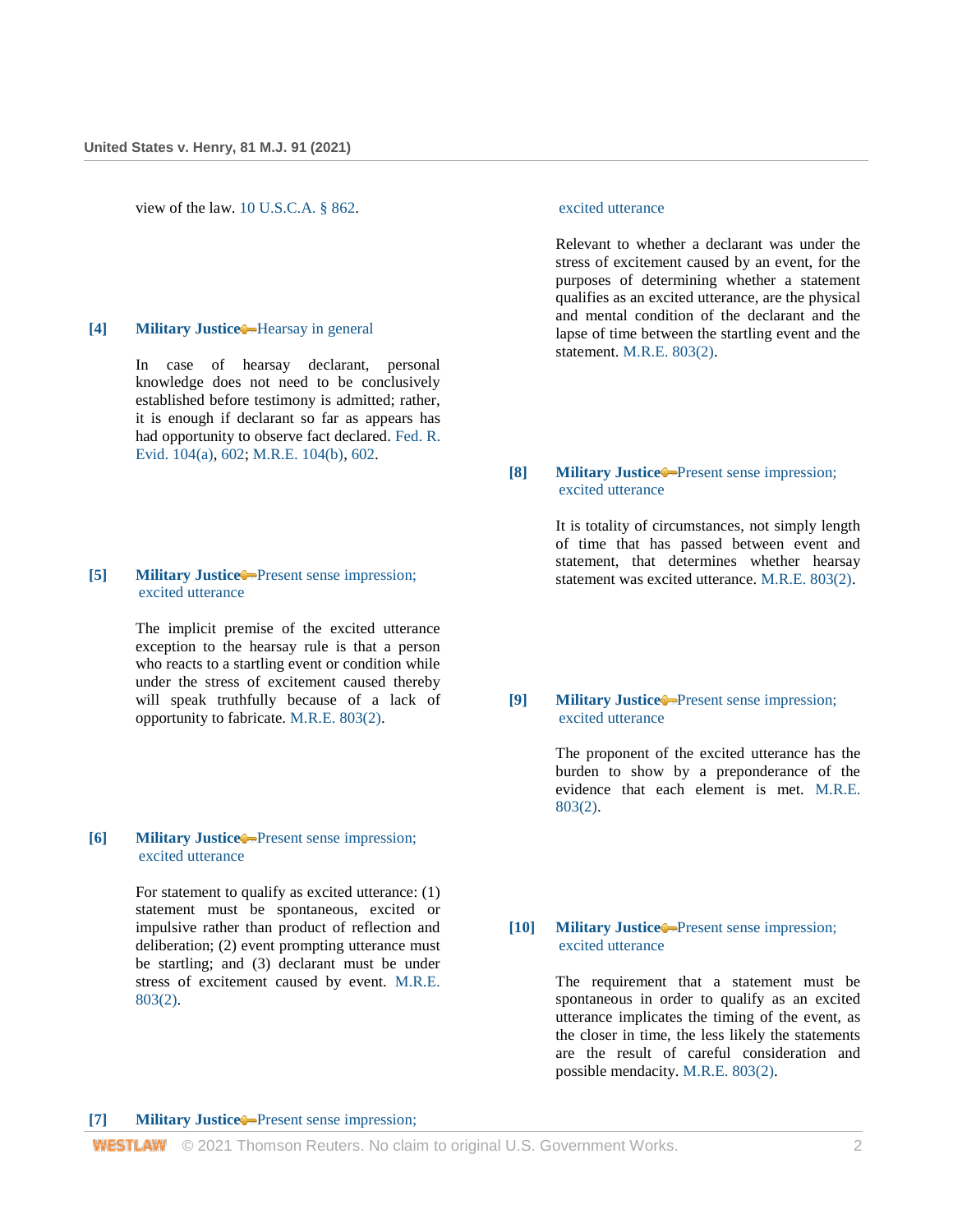## **[11] [Military Justice](http://www.westlaw.com/Browse/Home/KeyNumber/258A/View.html?docGuid=Ief4a0b509c8611ebb59191cef82ec18e&originationContext=document&vr=3.0&rs=cblt1.0&transitionType=DocumentItem&contextData=(sc.UserEnteredCitation))** [Present sense impression;](http://www.westlaw.com/Browse/Home/KeyNumber/258Ak1089/View.html?docGuid=Ief4a0b509c8611ebb59191cef82ec18e&originationContext=document&vr=3.0&rs=cblt1.0&transitionType=DocumentItem&contextData=(sc.UserEnteredCitation))  [excited utterance](http://www.westlaw.com/Browse/Home/KeyNumber/258Ak1089/View.html?docGuid=Ief4a0b509c8611ebb59191cef82ec18e&originationContext=document&vr=3.0&rs=cblt1.0&transitionType=DocumentItem&contextData=(sc.UserEnteredCitation))

In determining whether statement is admissible under excited utterance exception to hearsay rule, court considers lapse of time between startling event and statement[. M.R.E. 803\(2\).](http://www.westlaw.com/Link/Document/FullText?findType=Y&serNum=0471371908&pubNum=0214739&originatingDoc=Ief4a0b509c8611ebb59191cef82ec18e&refType=TS&originationContext=document&vr=3.0&rs=cblt1.0&transitionType=DocumentItem&contextData=(sc.UserEnteredCitation))

# **[12] [Military Justice](http://www.westlaw.com/Browse/Home/KeyNumber/258A/View.html?docGuid=Ief4a0b509c8611ebb59191cef82ec18e&originationContext=document&vr=3.0&rs=cblt1.0&transitionType=DocumentItem&contextData=(sc.UserEnteredCitation))** [Present sense impression;](http://www.westlaw.com/Browse/Home/KeyNumber/258Ak1089/View.html?docGuid=Ief4a0b509c8611ebb59191cef82ec18e&originationContext=document&vr=3.0&rs=cblt1.0&transitionType=DocumentItem&contextData=(sc.UserEnteredCitation))  [excited utterance](http://www.westlaw.com/Browse/Home/KeyNumber/258Ak1089/View.html?docGuid=Ief4a0b509c8611ebb59191cef82ec18e&originationContext=document&vr=3.0&rs=cblt1.0&transitionType=DocumentItem&contextData=(sc.UserEnteredCitation))

Statements made by defendant's son related to a startling event that had just taken place, for purposes of determining whether to admit statements under excited utterance exception to hearsay rule in defendant's trial for assault, battery, and child endangerment; after running outside at 2:00 a.m. in his pajamas in 20-degree weather to knock on neighbor's door, defendant's son yelled, "He's beating my mom," multiple times and then ran back toward his house yelling, "You better not hit her again," suggesting that, immediately prior to leaving his house and knocking on neighbor's door, defendant's son believed that his mother was being beaten by defendant, as evidenced by son's use of present tense and his willingness to approach a stranger for help in middle of night in cold weather[. M.R.E. 803\(1\),](http://www.westlaw.com/Link/Document/FullText?findType=Y&serNum=0471371907&pubNum=0214739&originatingDoc=Ief4a0b509c8611ebb59191cef82ec18e&refType=TS&originationContext=document&vr=3.0&rs=cblt1.0&transitionType=DocumentItem&contextData=(sc.UserEnteredCitation)) [803\(2\).](http://www.westlaw.com/Link/Document/FullText?findType=Y&serNum=0471371908&pubNum=0214739&originatingDoc=Ief4a0b509c8611ebb59191cef82ec18e&refType=TS&originationContext=document&vr=3.0&rs=cblt1.0&transitionType=DocumentItem&contextData=(sc.UserEnteredCitation))

# **[13] [Military Justice](http://www.westlaw.com/Browse/Home/KeyNumber/258A/View.html?docGuid=Ief4a0b509c8611ebb59191cef82ec18e&originationContext=document&vr=3.0&rs=cblt1.0&transitionType=DocumentItem&contextData=(sc.UserEnteredCitation))** [Discretion of military judge](http://www.westlaw.com/Browse/Home/KeyNumber/258Ak1420/View.html?docGuid=Ief4a0b509c8611ebb59191cef82ec18e&originationContext=document&vr=3.0&rs=cblt1.0&transitionType=DocumentItem&contextData=(sc.UserEnteredCitation))

Military judge oversteps when he or she searches for alternative theories and forces government to prove what weight to give hearsay statements. [M.R.E. 803\(2\).](http://www.westlaw.com/Link/Document/FullText?findType=Y&serNum=0471371908&pubNum=0214739&originatingDoc=Ief4a0b509c8611ebb59191cef82ec18e&refType=TS&originationContext=document&vr=3.0&rs=cblt1.0&transitionType=DocumentItem&contextData=(sc.UserEnteredCitation))

# **[14] [Military Justice](http://www.westlaw.com/Browse/Home/KeyNumber/258A/View.html?docGuid=Ief4a0b509c8611ebb59191cef82ec18e&originationContext=document&vr=3.0&rs=cblt1.0&transitionType=DocumentItem&contextData=(sc.UserEnteredCitation))** [Present sense impression;](http://www.westlaw.com/Browse/Home/KeyNumber/258Ak1089/View.html?docGuid=Ief4a0b509c8611ebb59191cef82ec18e&originationContext=document&vr=3.0&rs=cblt1.0&transitionType=DocumentItem&contextData=(sc.UserEnteredCitation))  [excited utterance](http://www.westlaw.com/Browse/Home/KeyNumber/258Ak1089/View.html?docGuid=Ief4a0b509c8611ebb59191cef82ec18e&originationContext=document&vr=3.0&rs=cblt1.0&transitionType=DocumentItem&contextData=(sc.UserEnteredCitation))

Statements made by defendant's wife related to a startling event that had just taken place, for purposes of determining whether to admit statements under excited utterance exception to hearsay rule in defendant's trial for assault, battery, and child endangerment; as wife was running away from defendant with her children toward her neighbor's home at 3:00 a.m. in 20-degree weather, wife said, "He hit me," multiple times to neighbor while looking scared and like she had recently been crying, and wife told a 911 operator shortly thereafter that defendant had been beating her for "last couple of hours," both of which statements were made approximately an hour after defendant's son told neighbor that defendant had been beating wife. [M.R.E. 803\(1\),](http://www.westlaw.com/Link/Document/FullText?findType=Y&serNum=0471371907&pubNum=0214739&originatingDoc=Ief4a0b509c8611ebb59191cef82ec18e&refType=TS&originationContext=document&vr=3.0&rs=cblt1.0&transitionType=DocumentItem&contextData=(sc.UserEnteredCitation)) [803\(2\).](http://www.westlaw.com/Link/Document/FullText?findType=Y&serNum=0471371908&pubNum=0214739&originatingDoc=Ief4a0b509c8611ebb59191cef82ec18e&refType=TS&originationContext=document&vr=3.0&rs=cblt1.0&transitionType=DocumentItem&contextData=(sc.UserEnteredCitation))

## **[15] [Military Justice](http://www.westlaw.com/Browse/Home/KeyNumber/258A/View.html?docGuid=Ief4a0b509c8611ebb59191cef82ec18e&originationContext=document&vr=3.0&rs=cblt1.0&transitionType=DocumentItem&contextData=(sc.UserEnteredCitation))** [Present sense impression;](http://www.westlaw.com/Browse/Home/KeyNumber/258Ak1089/View.html?docGuid=Ief4a0b509c8611ebb59191cef82ec18e&originationContext=document&vr=3.0&rs=cblt1.0&transitionType=DocumentItem&contextData=(sc.UserEnteredCitation))  [excited utterance](http://www.westlaw.com/Browse/Home/KeyNumber/258Ak1089/View.html?docGuid=Ief4a0b509c8611ebb59191cef82ec18e&originationContext=document&vr=3.0&rs=cblt1.0&transitionType=DocumentItem&contextData=(sc.UserEnteredCitation))

Statements made by defendant's son were excited and not product of reflection or deliberation, for purposes of determining whether to admit statements under excited utterance exception to hearsay rule in defendant's trial for assault, battery, and child endangerment; after running outside at 2:00 a.m. in his pajamas in 20-degree weather to knock on neighbor's door, defendant's son yelled at neighbor, "He's beating my mom," multiple times and then ran back toward his house yelling, "You better not hit her again," son was only ten years old, neighbor was a stranger to son, and son was shaking and appeared frightened during encounter. [M.R.E. 803\(1\),](http://www.westlaw.com/Link/Document/FullText?findType=Y&serNum=0471371907&pubNum=0214739&originatingDoc=Ief4a0b509c8611ebb59191cef82ec18e&refType=TS&originationContext=document&vr=3.0&rs=cblt1.0&transitionType=DocumentItem&contextData=(sc.UserEnteredCitation)) [803\(2\).](http://www.westlaw.com/Link/Document/FullText?findType=Y&serNum=0471371908&pubNum=0214739&originatingDoc=Ief4a0b509c8611ebb59191cef82ec18e&refType=TS&originationContext=document&vr=3.0&rs=cblt1.0&transitionType=DocumentItem&contextData=(sc.UserEnteredCitation))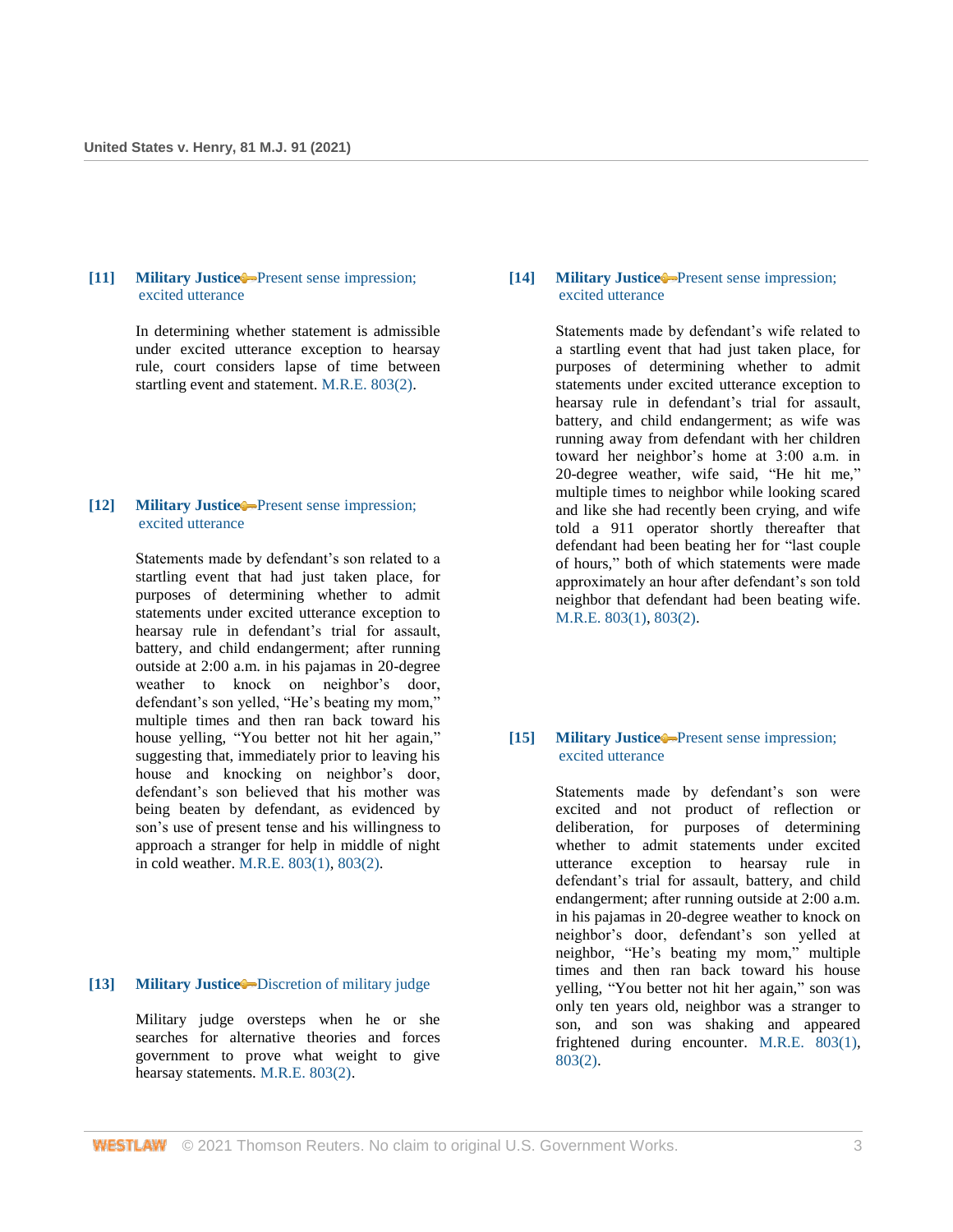### **[16] [Military Justice](http://www.westlaw.com/Browse/Home/KeyNumber/258A/View.html?docGuid=Ief4a0b509c8611ebb59191cef82ec18e&originationContext=document&vr=3.0&rs=cblt1.0&transitionType=DocumentItem&contextData=(sc.UserEnteredCitation))** [Present sense impression;](http://www.westlaw.com/Browse/Home/KeyNumber/258Ak1089/View.html?docGuid=Ief4a0b509c8611ebb59191cef82ec18e&originationContext=document&vr=3.0&rs=cblt1.0&transitionType=DocumentItem&contextData=(sc.UserEnteredCitation))  [excited utterance](http://www.westlaw.com/Browse/Home/KeyNumber/258Ak1089/View.html?docGuid=Ief4a0b509c8611ebb59191cef82ec18e&originationContext=document&vr=3.0&rs=cblt1.0&transitionType=DocumentItem&contextData=(sc.UserEnteredCitation))

There is no requirement that a witness must be well acquainted with a declarant to testify about his or her demeanor, for the purposes of determining whether the declarant's statement qualifies as an excited utterance.

# **[17] [Military Justice](http://www.westlaw.com/Browse/Home/KeyNumber/258A/View.html?docGuid=Ief4a0b509c8611ebb59191cef82ec18e&originationContext=document&vr=3.0&rs=cblt1.0&transitionType=DocumentItem&contextData=(sc.UserEnteredCitation))** [Present sense impression;](http://www.westlaw.com/Browse/Home/KeyNumber/258Ak1089/View.html?docGuid=Ief4a0b509c8611ebb59191cef82ec18e&originationContext=document&vr=3.0&rs=cblt1.0&transitionType=DocumentItem&contextData=(sc.UserEnteredCitation))  [excited utterance](http://www.westlaw.com/Browse/Home/KeyNumber/258Ak1089/View.html?docGuid=Ief4a0b509c8611ebb59191cef82ec18e&originationContext=document&vr=3.0&rs=cblt1.0&transitionType=DocumentItem&contextData=(sc.UserEnteredCitation))

Alleged event that prompted son's statement to neighbor that defendant was "beating my mom" and to defendant that he "better not hit her again" was startling, for purposes of determining whether to admit statements under excited utterance exception to hearsay rule in defendant's trial for assault, battery, and child endangerment; event that precipitated son's statements was son, who was ten years old, allegedly witnessing his mother being beaten by defendant. [M.R.E. 803\(1\),](http://www.westlaw.com/Link/Document/FullText?findType=Y&serNum=0471371907&pubNum=0214739&originatingDoc=Ief4a0b509c8611ebb59191cef82ec18e&refType=TS&originationContext=document&vr=3.0&rs=cblt1.0&transitionType=DocumentItem&contextData=(sc.UserEnteredCitation)) [803\(2\).](http://www.westlaw.com/Link/Document/FullText?findType=Y&serNum=0471371908&pubNum=0214739&originatingDoc=Ief4a0b509c8611ebb59191cef82ec18e&refType=TS&originationContext=document&vr=3.0&rs=cblt1.0&transitionType=DocumentItem&contextData=(sc.UserEnteredCitation))

2:00 a.m. in his pajamas in 20-degree weather to knock on door of neighbor, who was a stranger to him, in order to get help, son was shaking and appeared frightened during encounter, and son's use of present tense indicated that beating was presently happening. [M.R.E. 803\(1\),](http://www.westlaw.com/Link/Document/FullText?findType=Y&serNum=0471371907&pubNum=0214739&originatingDoc=Ief4a0b509c8611ebb59191cef82ec18e&refType=TS&originationContext=document&vr=3.0&rs=cblt1.0&transitionType=DocumentItem&contextData=(sc.UserEnteredCitation)) [803\(2\).](http://www.westlaw.com/Link/Document/FullText?findType=Y&serNum=0471371908&pubNum=0214739&originatingDoc=Ief4a0b509c8611ebb59191cef82ec18e&refType=TS&originationContext=document&vr=3.0&rs=cblt1.0&transitionType=DocumentItem&contextData=(sc.UserEnteredCitation))

# **[19] [Military Justice](http://www.westlaw.com/Browse/Home/KeyNumber/258A/View.html?docGuid=Ief4a0b509c8611ebb59191cef82ec18e&originationContext=document&vr=3.0&rs=cblt1.0&transitionType=DocumentItem&contextData=(sc.UserEnteredCitation))** [Present sense impression;](http://www.westlaw.com/Browse/Home/KeyNumber/258Ak1089/View.html?docGuid=Ief4a0b509c8611ebb59191cef82ec18e&originationContext=document&vr=3.0&rs=cblt1.0&transitionType=DocumentItem&contextData=(sc.UserEnteredCitation))  [excited utterance](http://www.westlaw.com/Browse/Home/KeyNumber/258Ak1089/View.html?docGuid=Ief4a0b509c8611ebb59191cef82ec18e&originationContext=document&vr=3.0&rs=cblt1.0&transitionType=DocumentItem&contextData=(sc.UserEnteredCitation))

Statements made by defendant's wife to neighbor and to 911 operator were excited and not product of reflection or deliberation, for purposes of determining whether to admit statements under excited utterance exception to hearsay rule in defendant's trial for assault, battery, and child endangerment; as wife was running away from defendant with her children toward her neighbor's home at 3:00 a.m. in 20-degree weather, with defendant in pursuit, wife said, "He hit me," multiple times to neighbor while looking scared and like she had recently been crying, wife subsequently cowered near a closet in neighbor's home, and wife told a 911 operator shortly thereafter that defendant had been beating her for "last couple of hours." [M.R.E. 803\(1\),](http://www.westlaw.com/Link/Document/FullText?findType=Y&serNum=0471371907&pubNum=0214739&originatingDoc=Ief4a0b509c8611ebb59191cef82ec18e&refType=TS&originationContext=document&vr=3.0&rs=cblt1.0&transitionType=DocumentItem&contextData=(sc.UserEnteredCitation)) [803\(2\).](http://www.westlaw.com/Link/Document/FullText?findType=Y&serNum=0471371908&pubNum=0214739&originatingDoc=Ief4a0b509c8611ebb59191cef82ec18e&refType=TS&originationContext=document&vr=3.0&rs=cblt1.0&transitionType=DocumentItem&contextData=(sc.UserEnteredCitation))

## **[18] [Military Justice](http://www.westlaw.com/Browse/Home/KeyNumber/258A/View.html?docGuid=Ief4a0b509c8611ebb59191cef82ec18e&originationContext=document&vr=3.0&rs=cblt1.0&transitionType=DocumentItem&contextData=(sc.UserEnteredCitation))** [Present sense impression;](http://www.westlaw.com/Browse/Home/KeyNumber/258Ak1089/View.html?docGuid=Ief4a0b509c8611ebb59191cef82ec18e&originationContext=document&vr=3.0&rs=cblt1.0&transitionType=DocumentItem&contextData=(sc.UserEnteredCitation))  [excited utterance](http://www.westlaw.com/Browse/Home/KeyNumber/258Ak1089/View.html?docGuid=Ief4a0b509c8611ebb59191cef82ec18e&originationContext=document&vr=3.0&rs=cblt1.0&transitionType=DocumentItem&contextData=(sc.UserEnteredCitation))

Defendant's son was still under excitement of startling event of witnessing his mother being beaten by defendant when he made statement to neighbor that defendant was "beating my mom" and to defendant that he "better not hit her again," for purposes of determining whether to admit statements under excited utterance exception to hearsay rule in defendant's trial for assault, battery, and child endangerment; defendant's son, who was only ten years old, made his statements after running outside at

## **[20] [Military Justice](http://www.westlaw.com/Browse/Home/KeyNumber/258A/View.html?docGuid=Ief4a0b509c8611ebb59191cef82ec18e&originationContext=document&vr=3.0&rs=cblt1.0&transitionType=DocumentItem&contextData=(sc.UserEnteredCitation))** [Present sense impression;](http://www.westlaw.com/Browse/Home/KeyNumber/258Ak1089/View.html?docGuid=Ief4a0b509c8611ebb59191cef82ec18e&originationContext=document&vr=3.0&rs=cblt1.0&transitionType=DocumentItem&contextData=(sc.UserEnteredCitation))  [excited utterance](http://www.westlaw.com/Browse/Home/KeyNumber/258Ak1089/View.html?docGuid=Ief4a0b509c8611ebb59191cef82ec18e&originationContext=document&vr=3.0&rs=cblt1.0&transitionType=DocumentItem&contextData=(sc.UserEnteredCitation))

Alleged event that prompted statements made by defendant's wife to neighbor and to 911 operator was startling, for purposes of determining whether to admit statements under excited utterance exception to hearsay rule in defendant's trial for assault, battery, and child endangerment; defendant allegedly beat his wife in front of their children, wife fled her house with her children at 3:00 a.m. in 20-degree weather as defendant pursued them, and shortly thereafter wife told neighbor and 911 operator

**WESTLAW** © 2021 Thomson Reuters. No claim to original U.S. Government Works. 4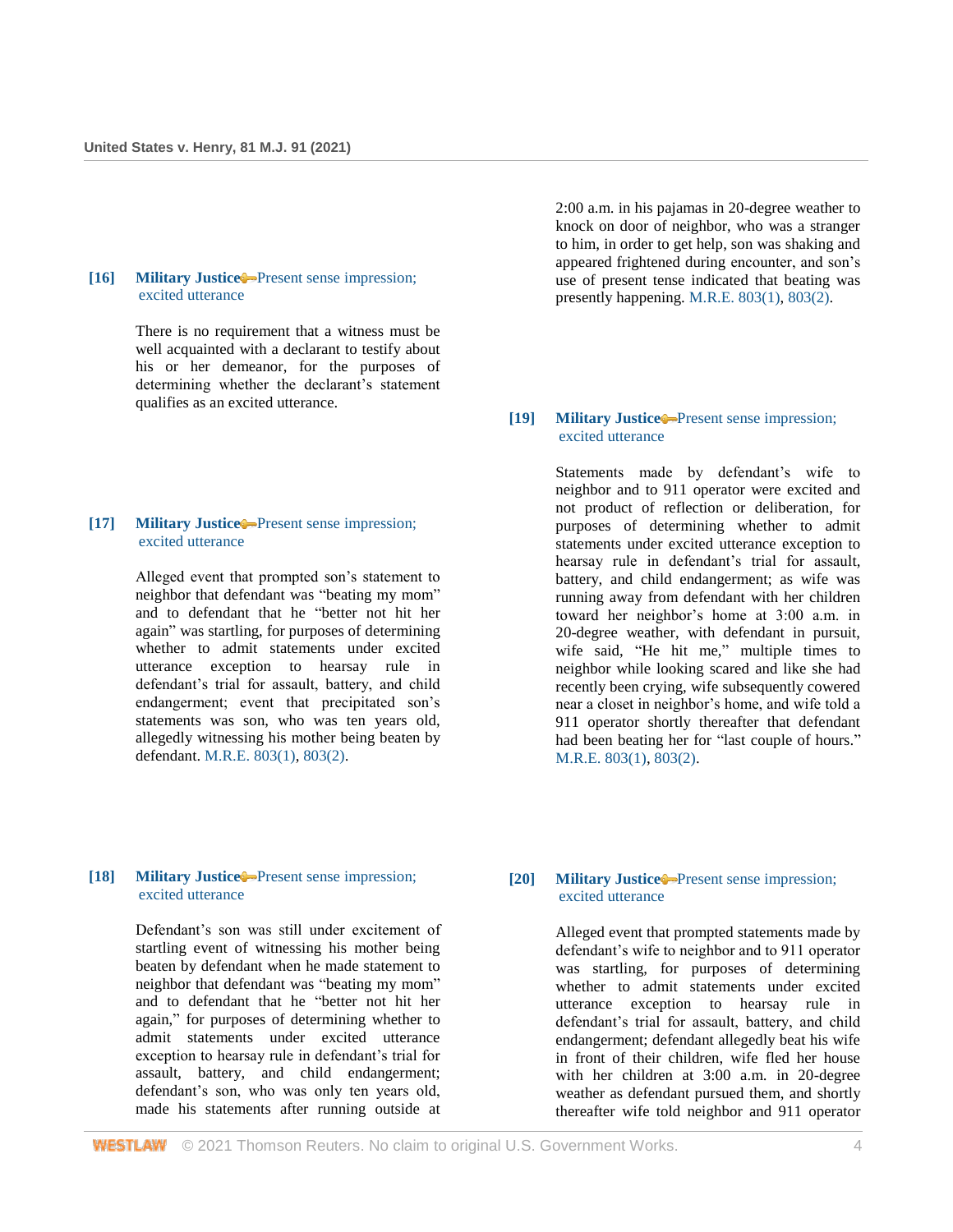that her husband had beaten her. [M.R.E. 803\(1\),](http://www.westlaw.com/Link/Document/FullText?findType=Y&serNum=0471371907&pubNum=0214739&originatingDoc=Ief4a0b509c8611ebb59191cef82ec18e&refType=TS&originationContext=document&vr=3.0&rs=cblt1.0&transitionType=DocumentItem&contextData=(sc.UserEnteredCitation)) [803\(2\).](http://www.westlaw.com/Link/Document/FullText?findType=Y&serNum=0471371908&pubNum=0214739&originatingDoc=Ief4a0b509c8611ebb59191cef82ec18e&refType=TS&originationContext=document&vr=3.0&rs=cblt1.0&transitionType=DocumentItem&contextData=(sc.UserEnteredCitation))

### **[21] [Military Justice](http://www.westlaw.com/Browse/Home/KeyNumber/258A/View.html?docGuid=Ief4a0b509c8611ebb59191cef82ec18e&originationContext=document&vr=3.0&rs=cblt1.0&transitionType=DocumentItem&contextData=(sc.UserEnteredCitation))** [Present sense impression;](http://www.westlaw.com/Browse/Home/KeyNumber/258Ak1089/View.html?docGuid=Ief4a0b509c8611ebb59191cef82ec18e&originationContext=document&vr=3.0&rs=cblt1.0&transitionType=DocumentItem&contextData=(sc.UserEnteredCitation))  [excited utterance](http://www.westlaw.com/Browse/Home/KeyNumber/258Ak1089/View.html?docGuid=Ief4a0b509c8611ebb59191cef82ec18e&originationContext=document&vr=3.0&rs=cblt1.0&transitionType=DocumentItem&contextData=(sc.UserEnteredCitation))

An excited reaction immediately after a startling event, and a subsequent statement describing that event, indicates that the startling event prompted the statement, for the purpose of determining whether the statement qualifies as an excited utterance. [M.R.E. 803\(2\).](http://www.westlaw.com/Link/Document/FullText?findType=Y&serNum=0471371908&pubNum=0214739&originatingDoc=Ief4a0b509c8611ebb59191cef82ec18e&refType=TS&originationContext=document&vr=3.0&rs=cblt1.0&transitionType=DocumentItem&contextData=(sc.UserEnteredCitation))

### **[22] [Military Justice](http://www.westlaw.com/Browse/Home/KeyNumber/258A/View.html?docGuid=Ief4a0b509c8611ebb59191cef82ec18e&originationContext=document&vr=3.0&rs=cblt1.0&transitionType=DocumentItem&contextData=(sc.UserEnteredCitation))** [Present sense impression;](http://www.westlaw.com/Browse/Home/KeyNumber/258Ak1089/View.html?docGuid=Ief4a0b509c8611ebb59191cef82ec18e&originationContext=document&vr=3.0&rs=cblt1.0&transitionType=DocumentItem&contextData=(sc.UserEnteredCitation))  [excited utterance](http://www.westlaw.com/Browse/Home/KeyNumber/258Ak1089/View.html?docGuid=Ief4a0b509c8611ebb59191cef82ec18e&originationContext=document&vr=3.0&rs=cblt1.0&transitionType=DocumentItem&contextData=(sc.UserEnteredCitation))

Defendant's wife was still under excitement of startling event when she told her neighbor and a 911 operator that defendant had beaten her, for purposes of determining whether to admit statements under excited utterance exception to hearsay rule in defendant's trial for assault, battery, and child endangerment; wife's statement to her neighbor that "he hit me" was made approximately an hour after defendant's son had knocked on neighbor's door and yelled that defendant was beating wife, wife was fleeing from her house with her children as defendant pursued them when she made statement to neighbor, looking frightened and like she had been crying, and wife appeared afraid, tearful, and visibly upset while telling 911 operator shortly thereafter that defendant had beaten her. [M.R.E. 803\(1\),](http://www.westlaw.com/Link/Document/FullText?findType=Y&serNum=0471371907&pubNum=0214739&originatingDoc=Ief4a0b509c8611ebb59191cef82ec18e&refType=TS&originationContext=document&vr=3.0&rs=cblt1.0&transitionType=DocumentItem&contextData=(sc.UserEnteredCitation)) [803\(2\).](http://www.westlaw.com/Link/Document/FullText?findType=Y&serNum=0471371908&pubNum=0214739&originatingDoc=Ief4a0b509c8611ebb59191cef82ec18e&refType=TS&originationContext=document&vr=3.0&rs=cblt1.0&transitionType=DocumentItem&contextData=(sc.UserEnteredCitation))

#### **\*94** Military Judge: S. Charles Neill

For Appellant: Major Jonathan S. Reiner (argued); Colonel [Steven P. Haight,](http://www.westlaw.com/Link/Document/FullText?findType=h&pubNum=176284&cite=0239212901&originatingDoc=Ief4a0b509c8611ebb59191cef82ec18e&refType=RQ&originationContext=document&vr=3.0&rs=cblt1.0&transitionType=DocumentItem&contextData=(sc.UserEnteredCitation)) Lieutenant Colonel Wayne H. Williams, and Captain Allison L. Rowley (on brief).

For Appellee Captain Catherine E. Godfrey (argued). Colonel Michael C. Friess, Lieutenant Colonel Angela D. Swilley, and Major Jodie L. Grimm (on brief).

Amici Curiae for Appellant: [Lynn Hecht Schafran,](http://www.westlaw.com/Link/Document/FullText?findType=h&pubNum=176284&cite=0162946701&originatingDoc=Ief4a0b509c8611ebb59191cef82ec18e&refType=RQ&originationContext=document&vr=3.0&rs=cblt1.0&transitionType=DocumentItem&contextData=(sc.UserEnteredCitation)) Esq., [William D. Dalsen,](http://www.westlaw.com/Link/Document/FullText?findType=h&pubNum=176284&cite=0469740801&originatingDoc=Ief4a0b509c8611ebb59191cef82ec18e&refType=RQ&originationContext=document&vr=3.0&rs=cblt1.0&transitionType=DocumentItem&contextData=(sc.UserEnteredCitation)) Esq., and James R. Anderson, Esq. (on brief) (on behalf of Legal Momentum and Sanctuary for Families).

Chief Judge [STUCKY](http://www.westlaw.com/Link/Document/FullText?findType=h&pubNum=176284&cite=0398498501&originatingDoc=Ief4a0b509c8611ebb59191cef82ec18e&refType=RQ&originationContext=document&vr=3.0&rs=cblt1.0&transitionType=DocumentItem&contextData=(sc.UserEnteredCitation)) delivered the opinion of the Court, in which Judge [SPARKS](http://www.westlaw.com/Link/Document/FullText?findType=h&pubNum=176284&cite=0496360799&originatingDoc=Ief4a0b509c8611ebb59191cef82ec18e&refType=RQ&originationContext=document&vr=3.0&rs=cblt1.0&transitionType=DocumentItem&contextData=(sc.UserEnteredCitation)) and Senior Judge [EFFRON](http://www.westlaw.com/Link/Document/FullText?findType=h&pubNum=176284&cite=0203155901&originatingDoc=Ief4a0b509c8611ebb59191cef82ec18e&refType=RQ&originationContext=document&vr=3.0&rs=cblt1.0&transitionType=DocumentItem&contextData=(sc.UserEnteredCitation)) joined. Judge [OHLSON](http://www.westlaw.com/Link/Document/FullText?findType=h&pubNum=176284&cite=0208480901&originatingDoc=Ief4a0b509c8611ebb59191cef82ec18e&refType=RQ&originationContext=document&vr=3.0&rs=cblt1.0&transitionType=DocumentItem&contextData=(sc.UserEnteredCitation)) and Judge [MAGGS](http://www.westlaw.com/Link/Document/FullText?findType=h&pubNum=176284&cite=0457549401&originatingDoc=Ief4a0b509c8611ebb59191cef82ec18e&refType=RQ&originationContext=document&vr=3.0&rs=cblt1.0&transitionType=DocumentItem&contextData=(sc.UserEnteredCitation)) filed separate dissenting opinions.

Chief Judge [STUCKY](http://www.westlaw.com/Link/Document/FullText?findType=h&pubNum=176284&cite=0398498501&originatingDoc=Ief4a0b509c8611ebb59191cef82ec18e&refType=RQ&originationContext=document&vr=3.0&rs=cblt1.0&transitionType=DocumentItem&contextData=(sc.UserEnteredCitation)) delivered the opinion of the Court.

A military judge granted the accused's motion to suppress four statements as hearsay, rejecting the Government's contention that they were excited utterances, or, in the alternative, present sense impressions. The Government appealed the military judge's ruling to the United States Army Court of Criminal Appeals (CCA) under Article 62, [10 U.S.C. § 862 \(2018\).](http://www.westlaw.com/Link/Document/FullText?findType=L&pubNum=1000546&cite=10USCAS862&originatingDoc=Ief4a0b509c8611ebb59191cef82ec18e&refType=LQ&originationContext=document&vr=3.0&rs=cblt1.0&transitionType=DocumentItem&contextData=(sc.UserEnteredCitation)) The CCA concluded that the military judge did not abuse his discretion and affirmed the trial court's judgment. The Army Judge Advocate General then certified the issue to this Court.<sup>1</sup> We hold that the military judge abused his discretion in refusing to admit the four statements under the excited utterance exception to the rule against hearsay.

#### **I. Background**

Early, one cold, late December morning, Staff Sergeant (SSG) DC was awoken by a pounding at his door. A quick look revealed that it was JH, the ten-year-old son of SSG DC's neighbor, the accused. Despite the cold, JH was clothed only in his pajamas. JH looked frightened and his exclamations suggested why: "He's beating my mom. He's beating my mom." SSG DC invited JH inside, and went upstairs to change his clothes. As he came back downstairs, SSG DC saw JH run back towards his home, shouting, "[y]ou better not hit her again." Sometime later, the backdoor of the accused's home **\*95** was "fl[u]ng open" and KH and her children, including JH, ran towards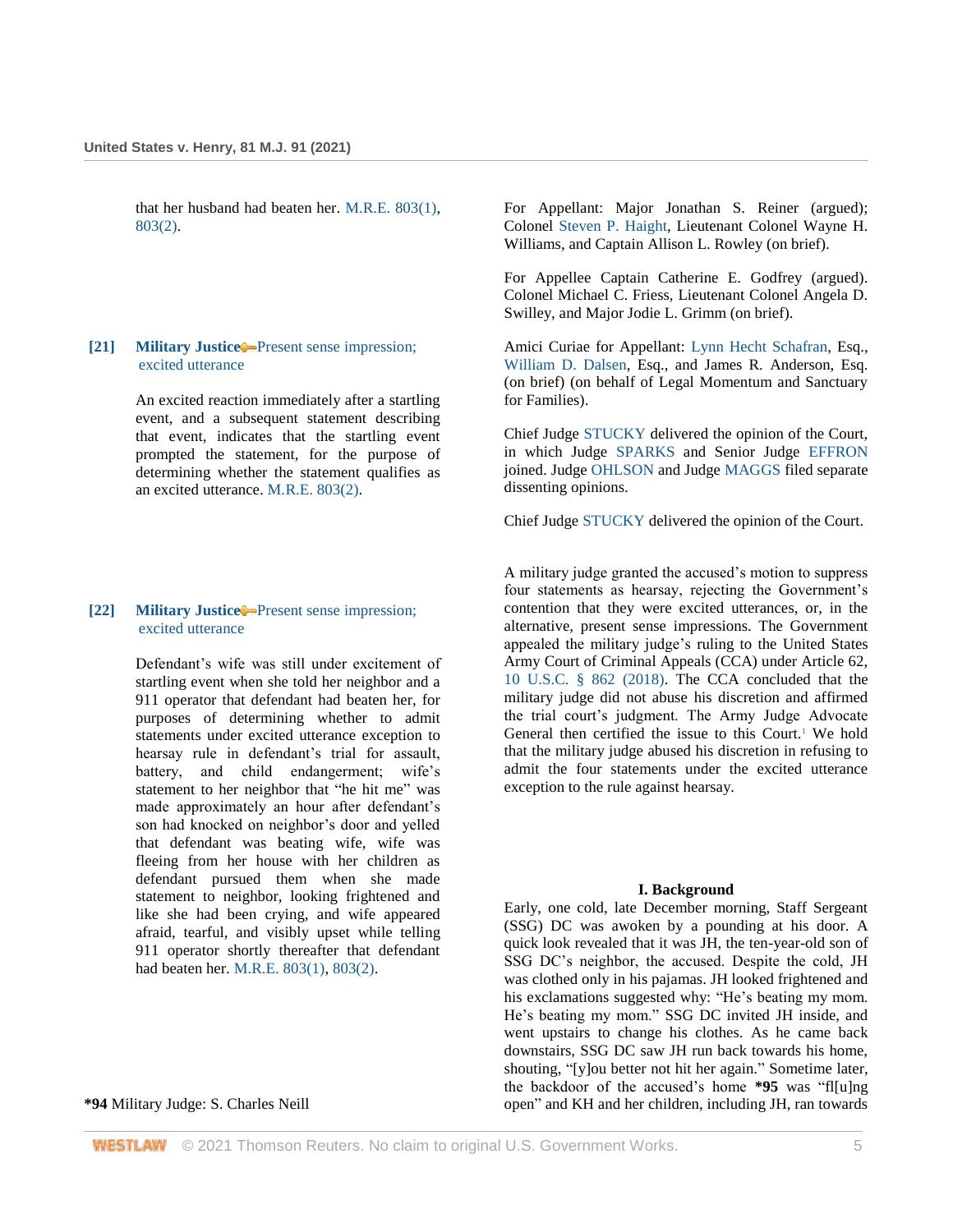SSG DC's front porch, with the accused in pursuit. As she fled the accused, KH, "crying and upset," said, "He hit me. He hit me."

Once KH and her children were inside SSG DC's home, the accused returned to his own home. KH "cowered over by the coat closet" while her children sat on DC's couch. KH indicated she wanted SSG DC to call the MPs, and she told the 911 operator that her husband had "been beating me for the last couple of hours." When the MPs arrived soon after, they observed red marks on one of KH's cheeks and a scratch on her neck.

At trial, the Government sought to introduce the following four statements for the truth of the matter asserted, under the excited utterance or present sense impressions exceptions to the rule against hearsay:

(1) JH's statement to SSG DC: "He's beating my mom. He's beating my mom."

(2) JH's exclamation: "You better not hit her again."

(3) KH's statement to SSG DC: "He hit me. He hit me."

(4) KH's statement to the 911 operator that her husband had "been beating me for the last couple of hours<sup>"</sup>

In an Article  $39(a)$  session on the admissibility of these statements, KH testified for the defense. She stated that she had told JH to run over to SSG DCs house and tell him to call 911, and she lied when she told SSG DC that the accused had beaten her. At the Article 39(a) session, the military judge denied the admission of the statements as exceptions to hearsay or under the residual hearsay exception. He did not make a finding that KH's recantation was at all credible, nor did he reference it his ruling.<sup>2</sup>

At trial, the Government attempted to introduce the four statements under the excited utterance or present sense impression exception to hearsay. The military judge denied the admission of all four statements on the grounds that the Government failed to lay a proper foundation, specifically that there was insufficient evidence as to when the alleged assault occurred.

### **II. Law**

#### **A. Standard of Review**

**[1] [2] [3]** " 'In an Article 62, UCMJ, appeal, this Court reviews the military judge's decision directly and reviews the evidence in the light most favorable to the party which prevailed at trial.' " *[United States v. Lewis](http://www.westlaw.com/Link/Document/FullText?findType=Y&serNum=2048401831&pubNum=0000509&originatingDoc=Ief4a0b509c8611ebb59191cef82ec18e&refType=RP&fi=co_pp_sp_509_452&originationContext=document&vr=3.0&rs=cblt1.0&transitionType=DocumentItem&contextData=(sc.UserEnteredCitation)#co_pp_sp_509_452)*, 78 M.J. 447, [452 \(C.A.A.F. 2019\)](http://www.westlaw.com/Link/Document/FullText?findType=Y&serNum=2048401831&pubNum=0000509&originatingDoc=Ief4a0b509c8611ebb59191cef82ec18e&refType=RP&fi=co_pp_sp_509_452&originationContext=document&vr=3.0&rs=cblt1.0&transitionType=DocumentItem&contextData=(sc.UserEnteredCitation)#co_pp_sp_509_452) (quoting *[United States v. Pugh](http://www.westlaw.com/Link/Document/FullText?findType=Y&serNum=2043190587&pubNum=0000509&originatingDoc=Ief4a0b509c8611ebb59191cef82ec18e&refType=RP&fi=co_pp_sp_509_3&originationContext=document&vr=3.0&rs=cblt1.0&transitionType=DocumentItem&contextData=(sc.UserEnteredCitation)#co_pp_sp_509_3)*, 77 [M.J. 1, 3 \(C.A.A.F. 2017\)\)](http://www.westlaw.com/Link/Document/FullText?findType=Y&serNum=2043190587&pubNum=0000509&originatingDoc=Ief4a0b509c8611ebb59191cef82ec18e&refType=RP&fi=co_pp_sp_509_3&originationContext=document&vr=3.0&rs=cblt1.0&transitionType=DocumentItem&contextData=(sc.UserEnteredCitation)#co_pp_sp_509_3). We review a "military judge's ruling admitting or excluding an excited utterance [for] an abuse of discretion." *[United States v. Feltham](http://www.westlaw.com/Link/Document/FullText?findType=Y&serNum=2003496905&pubNum=0000509&originatingDoc=Ief4a0b509c8611ebb59191cef82ec18e&refType=RP&fi=co_pp_sp_509_474&originationContext=document&vr=3.0&rs=cblt1.0&transitionType=DocumentItem&contextData=(sc.UserEnteredCitation)#co_pp_sp_509_474)*, 58 M.J. [470, 474–75 \(C.A.A.F. 2003\).](http://www.westlaw.com/Link/Document/FullText?findType=Y&serNum=2003496905&pubNum=0000509&originatingDoc=Ief4a0b509c8611ebb59191cef82ec18e&refType=RP&fi=co_pp_sp_509_474&originationContext=document&vr=3.0&rs=cblt1.0&transitionType=DocumentItem&contextData=(sc.UserEnteredCitation)#co_pp_sp_509_474) We will only reverse "if the military judge's findings of fact are clearly erroneous or if his decision is influenced by an erroneous view of the law." *[Id.](http://www.westlaw.com/Link/Document/FullText?findType=Y&serNum=2003496905&pubNum=0000509&originatingDoc=Ief4a0b509c8611ebb59191cef82ec18e&refType=RP&originationContext=document&vr=3.0&rs=cblt1.0&transitionType=DocumentItem&contextData=(sc.UserEnteredCitation))* (internal quotation marks omitted) (citation omitted).

### **B. Personal Knowledge**

**[4]**[Military Rule of Evidence \(M.R.E.\) 602,](http://www.westlaw.com/Link/Document/FullText?findType=Y&serNum=0471371858&pubNum=0214739&originatingDoc=Ief4a0b509c8611ebb59191cef82ec18e&refType=TS&originationContext=document&vr=3.0&rs=cblt1.0&transitionType=DocumentItem&contextData=(sc.UserEnteredCitation)) which is taken verbatim from [Fed. R. Evid. 602,](http://www.westlaw.com/Link/Document/FullText?findType=L&pubNum=1000607&cite=USFRER602&originatingDoc=Ief4a0b509c8611ebb59191cef82ec18e&refType=LQ&originationContext=document&vr=3.0&rs=cblt1.0&transitionType=DocumentItem&contextData=(sc.UserEnteredCitation)) requires that a witness must have personal knowledge in order to testify. Hearsay declarants are, of course, witnesses, and so also must have personal knowledge in order for their statements to be admissible. [Fed. R. Evid. 104\(a\)](http://www.westlaw.com/Link/Document/FullText?findType=L&pubNum=1000607&cite=USFRER104&originatingDoc=Ief4a0b509c8611ebb59191cef82ec18e&refType=LQ&originationContext=document&vr=3.0&rs=cblt1.0&transitionType=DocumentItem&contextData=(sc.UserEnteredCitation)) advisory committee's note to 1972 amendment; *see, e.g.*, *[Bemis v. Edwards](http://www.westlaw.com/Link/Document/FullText?findType=Y&serNum=1995035297&pubNum=0000506&originatingDoc=Ief4a0b509c8611ebb59191cef82ec18e&refType=RP&fi=co_pp_sp_506_1373&originationContext=document&vr=3.0&rs=cblt1.0&transitionType=DocumentItem&contextData=(sc.UserEnteredCitation)#co_pp_sp_506_1373)*, [45 F.3d 1369, 1373 \(9th Cir. 1995\).](http://www.westlaw.com/Link/Document/FullText?findType=Y&serNum=1995035297&pubNum=0000506&originatingDoc=Ief4a0b509c8611ebb59191cef82ec18e&refType=RP&fi=co_pp_sp_506_1373&originationContext=document&vr=3.0&rs=cblt1.0&transitionType=DocumentItem&contextData=(sc.UserEnteredCitation)#co_pp_sp_506_1373) In the case of a hearsay declarant, the personal knowledge does not need to be conclusively established before the testimony is admitted; rather, "it is enough, if the declarant 'so far as appears [has] had an opportunity to observe the fact declared.' " [Fed. R. Evid. 104\(a\)](http://www.westlaw.com/Link/Document/FullText?findType=L&pubNum=1000607&cite=USFRER104&originatingDoc=Ief4a0b509c8611ebb59191cef82ec18e&refType=LQ&originationContext=document&vr=3.0&rs=cblt1.0&transitionType=DocumentItem&contextData=(sc.UserEnteredCitation)) advisory committee's note to 1972 amendment (quoting [1 McCormick on](http://www.westlaw.com/Link/Document/FullText?findType=Y&serNum=0280312270&pubNum=0134642&originatingDoc=Ief4a0b509c8611ebb59191cef82ec18e&refType=TS&originationContext=document&vr=3.0&rs=cblt1.0&transitionType=DocumentItem&contextData=(sc.UserEnteredCitation))  [Evidence § 10 at 19\)](http://www.westlaw.com/Link/Document/FullText?findType=Y&serNum=0280312270&pubNum=0134642&originatingDoc=Ief4a0b509c8611ebb59191cef82ec18e&refType=TS&originationContext=document&vr=3.0&rs=cblt1.0&transitionType=DocumentItem&contextData=(sc.UserEnteredCitation)) (interpolation in original); *see*, *e.g.*, *[U](https://1.next.westlaw.com/Link/RelatedInformation/Flag?documentGuid=I7b044ff7972311d9a707f4371c9c34f0&transitionType=InlineKeyCiteFlags&originationContext=docHeaderFlag&Rank=0&ppcid=17a3b6326f044b1a84a80345d0fadcdf&contextData=(sc.UserEnteredCitation))nited States v. Hickey*[, 917 F.2d 901, 904 \(6th Cir.](http://www.westlaw.com/Link/Document/FullText?findType=Y&serNum=1990152747&pubNum=0000350&originatingDoc=Ief4a0b509c8611ebb59191cef82ec18e&refType=RP&fi=co_pp_sp_350_904&originationContext=document&vr=3.0&rs=cblt1.0&transitionType=DocumentItem&contextData=(sc.UserEnteredCitation)#co_pp_sp_350_904)  [1990\)](http://www.westlaw.com/Link/Document/FullText?findType=Y&serNum=1990152747&pubNum=0000350&originatingDoc=Ief4a0b509c8611ebb59191cef82ec18e&refType=RP&fi=co_pp_sp_350_904&originationContext=document&vr=3.0&rs=cblt1.0&transitionType=DocumentItem&contextData=(sc.UserEnteredCitation)#co_pp_sp_350_904) (explaining that "[t]estimony should not be excluded for lack of personal knowledge unless no reasonable juror could believe that the witness had the **\*96** ability and opportunity to perceive the event that he testifies about"). When it comes to personal knowledge, the military judge's role is to determine whether there is sufficient evidence for a reasonable court member to find that declarant had personal knowledge of his declaration. *See* [M.R.E. 104\(b\);](http://www.westlaw.com/Link/Document/FullText?findType=Y&serNum=0471371671&pubNum=0214739&originatingDoc=Ief4a0b509c8611ebb59191cef82ec18e&refType=TS&originationContext=document&vr=3.0&rs=cblt1.0&transitionType=DocumentItem&contextData=(sc.UserEnteredCitation)) Stephen A. Saltzburg et al., 2 *Military Rules of Evidence Manual*, § 602.02[3], at 6-19 to 6-20 (8th ed. 2015). This is not a high bar.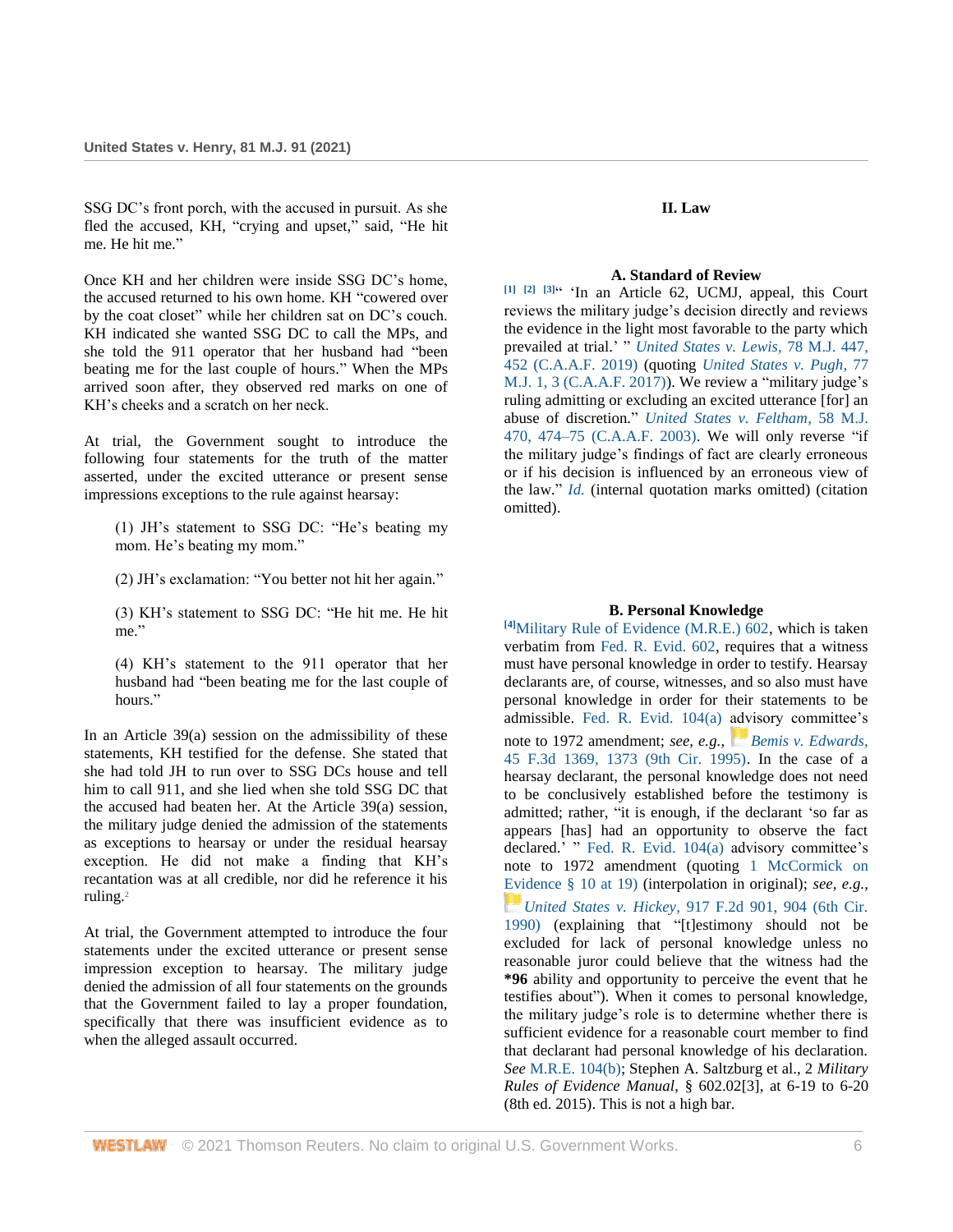#### **C. Excited Utterance**

**[5]** "A statement relating to a startling event or condition, made while the declarant was under the stress of excitement caused by the event or condition," is admissible as an exception to the general prohibition on hearsay. [M.R.E. 803\(2\);](http://www.westlaw.com/Link/Document/FullText?findType=Y&serNum=0471371908&pubNum=0214739&originatingDoc=Ief4a0b509c8611ebb59191cef82ec18e&refType=TS&originationContext=document&vr=3.0&rs=cblt1.0&transitionType=DocumentItem&contextData=(sc.UserEnteredCitation)) *see Manual for Courts-Martial, United States*, Analysis of the Military Rules of Evidence app. 22 at A22-63 (2016 ed.) [hereinafter Drafters' Analysis] ("Rule 803(2) is taken from the Federal Rule [803(2)] verbatim."). "The implicit premise [of the exception] is that a person who reacts 'to a startling event or condition' while 'under the stress of excitement caused' thereby will speak truthfully because of a lack of opportunity to fabricate." *[United States v. Jones](http://www.westlaw.com/Link/Document/FullText?findType=Y&serNum=1990069198&pubNum=0000509&originatingDoc=Ief4a0b509c8611ebb59191cef82ec18e&refType=RP&fi=co_pp_sp_509_129&originationContext=document&vr=3.0&rs=cblt1.0&transitionType=DocumentItem&contextData=(sc.UserEnteredCitation)#co_pp_sp_509_129)*, 30 [M.J. 127, 129 \(C.M.A. 1990\)](http://www.westlaw.com/Link/Document/FullText?findType=Y&serNum=1990069198&pubNum=0000509&originatingDoc=Ief4a0b509c8611ebb59191cef82ec18e&refType=RP&fi=co_pp_sp_509_129&originationContext=document&vr=3.0&rs=cblt1.0&transitionType=DocumentItem&contextData=(sc.UserEnteredCitation)#co_pp_sp_509_129) (citation omitted); *see also [W](https://1.next.westlaw.com/Link/RelatedInformation/Flag?documentGuid=Ia0997b1f9c9a11d993e6d35cc61aab4a&transitionType=InlineKeyCiteFlags&originationContext=docHeaderFlag&Rank=0&ppcid=17a3b6326f044b1a84a80345d0fadcdf&contextData=(sc.UserEnteredCitation))hite v. Illinois*[, 502 U.S. 346, 357, 112 S.Ct. 736,](http://www.westlaw.com/Link/Document/FullText?findType=Y&serNum=1992023471&pubNum=0000780&originatingDoc=Ief4a0b509c8611ebb59191cef82ec18e&refType=RP&fi=co_pp_sp_780_357&originationContext=document&vr=3.0&rs=cblt1.0&transitionType=DocumentItem&contextData=(sc.UserEnteredCitation)#co_pp_sp_780_357)  [116 L.Ed.2d 848 \(1992\)](http://www.westlaw.com/Link/Document/FullText?findType=Y&serNum=1992023471&pubNum=0000780&originatingDoc=Ief4a0b509c8611ebb59191cef82ec18e&refType=RP&fi=co_pp_sp_780_357&originationContext=document&vr=3.0&rs=cblt1.0&transitionType=DocumentItem&contextData=(sc.UserEnteredCitation)#co_pp_sp_780_357) ("[A] statement that qualifies for admission under a 'firmly rooted' hearsay exception is so trustworthy that adversarial testing can be expected to add little to its reliability.") (quoting *[Idaho v. Wright](http://www.westlaw.com/Link/Document/FullText?findType=Y&serNum=1990097971&pubNum=0000780&originatingDoc=Ief4a0b509c8611ebb59191cef82ec18e&refType=RP&fi=co_pp_sp_780_820&originationContext=document&vr=3.0&rs=cblt1.0&transitionType=DocumentItem&contextData=(sc.UserEnteredCitation)#co_pp_sp_780_820)*, 497 [U.S. 805, 820–21, 110 S.Ct. 3139, 111 L.Ed.2d 638](http://www.westlaw.com/Link/Document/FullText?findType=Y&serNum=1990097971&pubNum=0000780&originatingDoc=Ief4a0b509c8611ebb59191cef82ec18e&refType=RP&fi=co_pp_sp_780_820&originationContext=document&vr=3.0&rs=cblt1.0&transitionType=DocumentItem&contextData=(sc.UserEnteredCitation)#co_pp_sp_780_820)   $(1990))$ .

**[6]**For a statement to qualify as an excited utterance: (1) the statement must be "spontaneous, excited or impulsive rather than the product of reflection and deliberation"; (2) the event prompting the utterance must be "startling"; and (3) the declarant must be "under the stress of excitement caused by the event." *[U](https://1.next.westlaw.com/Link/RelatedInformation/Flag?documentGuid=Ieeeb04f6b12b11d9bdd1cfdd544ca3a4&transitionType=InlineKeyCiteFlags&originationContext=docHeaderFlag&Rank=0&ppcid=17a3b6326f044b1a84a80345d0fadcdf&contextData=(sc.UserEnteredCitation))nited [States v. Arnold](http://www.westlaw.com/Link/Document/FullText?findType=Y&serNum=1987118991&pubNum=0000509&originatingDoc=Ief4a0b509c8611ebb59191cef82ec18e&refType=RP&fi=co_pp_sp_509_132&originationContext=document&vr=3.0&rs=cblt1.0&transitionType=DocumentItem&contextData=(sc.UserEnteredCitation)#co_pp_sp_509_132)*, 25 M.J. [129, 132 \(C.M.A. 1987\)](http://www.westlaw.com/Link/Document/FullText?findType=Y&serNum=1987118991&pubNum=0000509&originatingDoc=Ief4a0b509c8611ebb59191cef82ec18e&refType=RP&fi=co_pp_sp_509_132&originationContext=document&vr=3.0&rs=cblt1.0&transitionType=DocumentItem&contextData=(sc.UserEnteredCitation)#co_pp_sp_509_132) (internal quotation marks omitted) (citations omitted).

**[7] [8]**Relevant to the third prong of this inquiry are "the physical and mental condition of the declarant" and "the lapse of time between the startling event and the statement." *[United States v. Donaldson](http://www.westlaw.com/Link/Document/FullText?findType=Y&serNum=2003496910&pubNum=0000509&originatingDoc=Ief4a0b509c8611ebb59191cef82ec18e&refType=RP&fi=co_pp_sp_509_483&originationContext=document&vr=3.0&rs=cblt1.0&transitionType=DocumentItem&contextData=(sc.UserEnteredCitation)#co_pp_sp_509_483)*, 58 M.J. 477, 483 [\(C.A.A.F. 2003\)](http://www.westlaw.com/Link/Document/FullText?findType=Y&serNum=2003496910&pubNum=0000509&originatingDoc=Ief4a0b509c8611ebb59191cef82ec18e&refType=RP&fi=co_pp_sp_509_483&originationContext=document&vr=3.0&rs=cblt1.0&transitionType=DocumentItem&contextData=(sc.UserEnteredCitation)#co_pp_sp_509_483) (internal quotation marks omitted) (citation omitted). However, "[i]t is the totality of the circumstances, not simply the length of time that has passed between the event and the statement, that determines whether a hearsay statement was an excited utterance." *[United States v. Belfast](http://www.westlaw.com/Link/Document/FullText?findType=Y&serNum=2022545000&pubNum=0000506&originatingDoc=Ief4a0b509c8611ebb59191cef82ec18e&refType=RP&fi=co_pp_sp_506_817&originationContext=document&vr=3.0&rs=cblt1.0&transitionType=DocumentItem&contextData=(sc.UserEnteredCitation)#co_pp_sp_506_817)*, 611 F.3d 783, 817 [\(11th Cir. 2010\).](http://www.westlaw.com/Link/Document/FullText?findType=Y&serNum=2022545000&pubNum=0000506&originatingDoc=Ief4a0b509c8611ebb59191cef82ec18e&refType=RP&fi=co_pp_sp_506_817&originationContext=document&vr=3.0&rs=cblt1.0&transitionType=DocumentItem&contextData=(sc.UserEnteredCitation)#co_pp_sp_506_817) Further, [M.R.E. 803\(2\)](http://www.westlaw.com/Link/Document/FullText?findType=Y&serNum=0471371908&pubNum=0214739&originatingDoc=Ief4a0b509c8611ebb59191cef82ec18e&refType=TS&originationContext=document&vr=3.0&rs=cblt1.0&transitionType=DocumentItem&contextData=(sc.UserEnteredCitation)) does not require corroboration—the declarant's statement is sufficient to prove the existence of the startling event. Drafters' Analysis at A22-63.

**[9]**The proponent of the excited utterance has the burden to show by a preponderance of the evidence that each element is met. *See[Bourjaily v. United States](http://www.westlaw.com/Link/Document/FullText?findType=Y&serNum=1987078412&pubNum=0000780&originatingDoc=Ief4a0b509c8611ebb59191cef82ec18e&refType=RP&fi=co_pp_sp_780_175&originationContext=document&vr=3.0&rs=cblt1.0&transitionType=DocumentItem&contextData=(sc.UserEnteredCitation)#co_pp_sp_780_175)*, 483 [U.S. 171, 175, 107 S.Ct. 2775, 97 L.Ed.2d 144 \(1987\)](http://www.westlaw.com/Link/Document/FullText?findType=Y&serNum=1987078412&pubNum=0000780&originatingDoc=Ief4a0b509c8611ebb59191cef82ec18e&refType=RP&fi=co_pp_sp_780_175&originationContext=document&vr=3.0&rs=cblt1.0&transitionType=DocumentItem&contextData=(sc.UserEnteredCitation)#co_pp_sp_780_175) (explaining that though a court determines admissibility of evidence, the Supreme Court has "traditionally required that these matters be established by a preponderance of proof"); *see also [United States v.](http://www.westlaw.com/Link/Document/FullText?findType=Y&serNum=2031938496&pubNum=0000506&originatingDoc=Ief4a0b509c8611ebb59191cef82ec18e&refType=RP&fi=co_pp_sp_506_56&originationContext=document&vr=3.0&rs=cblt1.0&transitionType=DocumentItem&contextData=(sc.UserEnteredCitation)#co_pp_sp_506_56)  Mehanna*[, 735 F.3d 32, 56 \(1st Cir. 2013\).](http://www.westlaw.com/Link/Document/FullText?findType=Y&serNum=2031938496&pubNum=0000506&originatingDoc=Ief4a0b509c8611ebb59191cef82ec18e&refType=RP&fi=co_pp_sp_506_56&originationContext=document&vr=3.0&rs=cblt1.0&transitionType=DocumentItem&contextData=(sc.UserEnteredCitation)#co_pp_sp_506_56)

## **III. Discussion**

The military judge excluded all four statements due to lack of a proper foundation. He based this finding primarily on three alleged defects. First, the Government did not establish *when* the alleged startling event occurred. Second, because SSG DC did not know the declarants well, he could not say whether they were speaking while under the stress of an exciting event. Third, the Government had not shown that JH had personally witnessed the assault that he described. The military judge also stated that KH's injuries did not match her description of the assault. We address each purported defect in turn.

# **A. Timing of the Alleged Assault**

In *[Arnold](http://www.westlaw.com/Link/Document/FullText?findType=Y&serNum=1987118991&pubNum=0000509&originatingDoc=Ief4a0b509c8611ebb59191cef82ec18e&refType=RP&originationContext=document&vr=3.0&rs=cblt1.0&transitionType=DocumentItem&contextData=(sc.UserEnteredCitation))*, we listed three elements that must be met before a statement can qualify as an excited utterance: (1) the statement must be spontaneous; (2) the event must be startling; and (3) the declarant must be under stress causedby the startling event.  $\sim$  [25 M.J. at 132.](http://www.westlaw.com/Link/Document/FullText?findType=Y&serNum=1987118991&pubNum=0000509&originatingDoc=Ief4a0b509c8611ebb59191cef82ec18e&refType=RP&fi=co_pp_sp_509_132&originationContext=document&vr=3.0&rs=cblt1.0&transitionType=DocumentItem&contextData=(sc.UserEnteredCitation)#co_pp_sp_509_132)

**[10] [11]**Elements one and three implicate the timing of the event. The first element **\*97** implicates the timing of the event, as the closer in time, the less likely the statements are the result of careful consideration (and possible mendacity). We elaborated on the third element in *[Donaldson](http://www.westlaw.com/Link/Document/FullText?findType=Y&serNum=2003496910&pubNum=0000509&originatingDoc=Ief4a0b509c8611ebb59191cef82ec18e&refType=RP&originationContext=document&vr=3.0&rs=cblt1.0&transitionType=DocumentItem&contextData=(sc.UserEnteredCitation))*, listing six factors to help determine whether the declarant was still under the stress of excitement caused by the startling event. *Donaldson*[, 58 M.J. at 483](http://www.westlaw.com/Link/Document/FullText?findType=Y&serNum=2003496910&pubNum=0000509&originatingDoc=Ief4a0b509c8611ebb59191cef82ec18e&refType=RP&fi=co_pp_sp_509_483&originationContext=document&vr=3.0&rs=cblt1.0&transitionType=DocumentItem&contextData=(sc.UserEnteredCitation)#co_pp_sp_509_483) (quoting *[R](https://1.next.westlaw.com/Link/RelatedInformation/Flag?documentGuid=I5031f898795a11d99c4dbb2f0352441d&transitionType=InlineKeyCiteFlags&originationContext=docHeaderFlag&Rank=0&ppcid=17a3b6326f044b1a84a80345d0fadcdf&contextData=(sc.UserEnteredCitation))eed v. Thalacker*[, 198 F.3d 1058, 1061 \(8th](http://www.westlaw.com/Link/Document/FullText?findType=Y&serNum=2000027593&pubNum=0000506&originatingDoc=Ief4a0b509c8611ebb59191cef82ec18e&refType=RP&fi=co_pp_sp_506_1061&originationContext=document&vr=3.0&rs=cblt1.0&transitionType=DocumentItem&contextData=(sc.UserEnteredCitation)#co_pp_sp_506_1061)  [Cir. 1999\)\)](http://www.westlaw.com/Link/Document/FullText?findType=Y&serNum=2000027593&pubNum=0000506&originatingDoc=Ief4a0b509c8611ebb59191cef82ec18e&refType=RP&fi=co_pp_sp_506_1061&originationContext=document&vr=3.0&rs=cblt1.0&transitionType=DocumentItem&contextData=(sc.UserEnteredCitation)#co_pp_sp_506_1061). One of the *[Donaldson](http://www.westlaw.com/Link/Document/FullText?findType=Y&serNum=2003496910&pubNum=0000509&originatingDoc=Ief4a0b509c8611ebb59191cef82ec18e&refType=RP&originationContext=document&vr=3.0&rs=cblt1.0&transitionType=DocumentItem&contextData=(sc.UserEnteredCitation))* factors is "the lapse of time between the startling event and the statement." *[Id.](http://www.westlaw.com/Link/Document/FullText?findType=Y&serNum=2003496910&pubNum=0000509&originatingDoc=Ief4a0b509c8611ebb59191cef82ec18e&refType=RP&originationContext=document&vr=3.0&rs=cblt1.0&transitionType=DocumentItem&contextData=(sc.UserEnteredCitation))*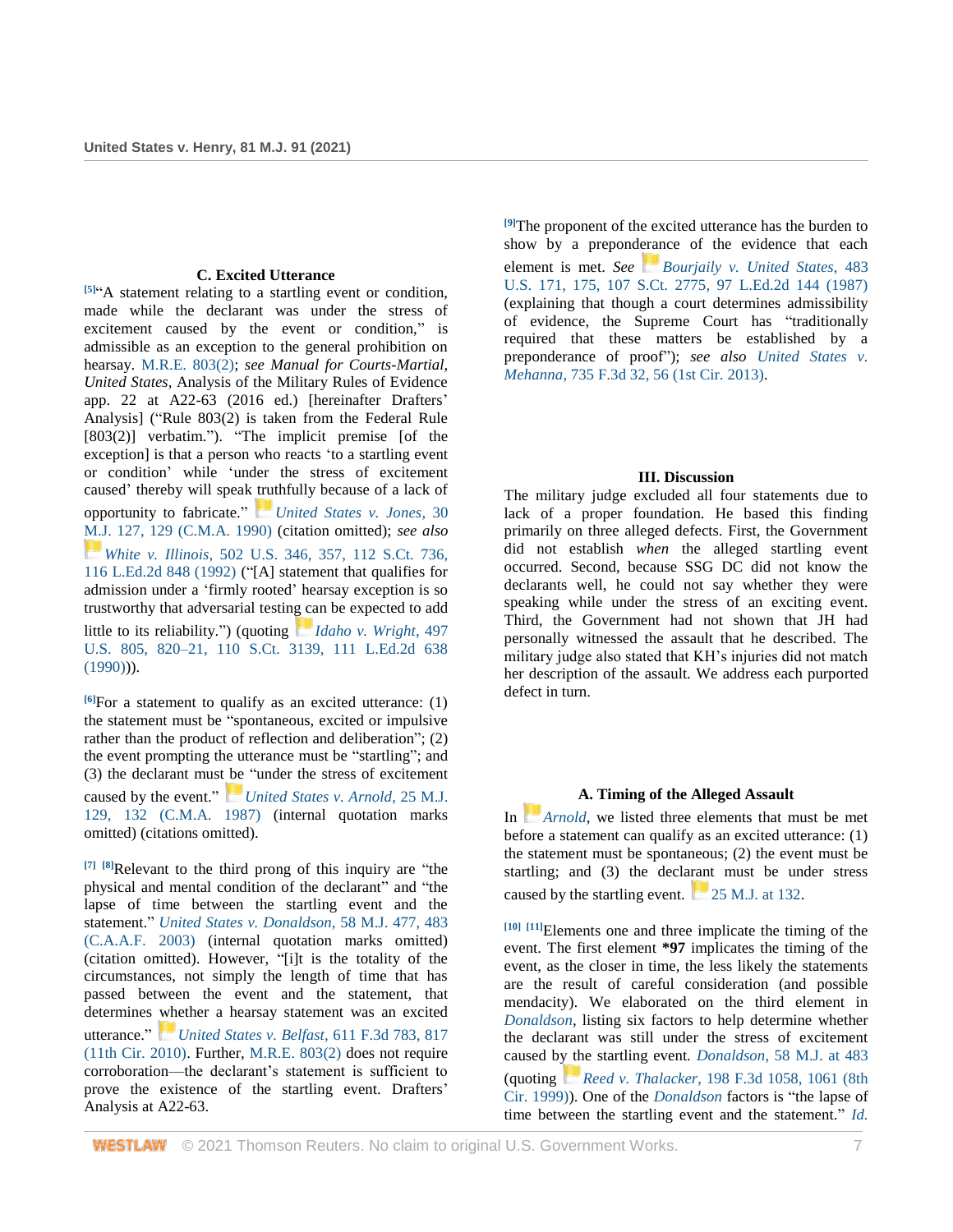(internal quotation marks omitted) (citation omitted).

Given that two of the three *[Arnold](http://www.westlaw.com/Link/Document/FullText?findType=Y&serNum=1987118991&pubNum=0000509&originatingDoc=Ief4a0b509c8611ebb59191cef82ec18e&refType=RP&originationContext=document&vr=3.0&rs=cblt1.0&transitionType=DocumentItem&contextData=(sc.UserEnteredCitation))* elements implicate the timing of the exciting event, it is understandable that the military judge would be concerned if there was no evidence when the alleged abuse occurred. What is not understandable is why he did not recognize this evidence when it was presented. As a foundational note, we emphasize that [M.R.E. 803\(2\),](http://www.westlaw.com/Link/Document/FullText?findType=Y&serNum=0471371908&pubNum=0214739&originatingDoc=Ief4a0b509c8611ebb59191cef82ec18e&refType=TS&originationContext=document&vr=3.0&rs=cblt1.0&transitionType=DocumentItem&contextData=(sc.UserEnteredCitation)) in contrast with [M.R.E.](http://www.westlaw.com/Link/Document/FullText?findType=Y&serNum=0471371907&pubNum=0214739&originatingDoc=Ief4a0b509c8611ebb59191cef82ec18e&refType=TS&originationContext=document&vr=3.0&rs=cblt1.0&transitionType=DocumentItem&contextData=(sc.UserEnteredCitation))  [803\(1\),](http://www.westlaw.com/Link/Document/FullText?findType=Y&serNum=0471371907&pubNum=0214739&originatingDoc=Ief4a0b509c8611ebb59191cef82ec18e&refType=TS&originationContext=document&vr=3.0&rs=cblt1.0&transitionType=DocumentItem&contextData=(sc.UserEnteredCitation)) present sense impression, does not contain a corroboration requirement. This means that the declarant's statement is sufficient to establish the existence of the event that caused his excitement. The four statements, considered together as part of the "totality of the circumstances," provided evidence of the existence of the startling event, an assault, and when it happened, early in the morning of December 29, 2018.

**[12]***Statements of JH.* JH made two statements, both of which contain evidence of the timing of the alleged assault. First, he yelled at SSG DC "[h]e's beating my mom. He's beating my mom." Second, he ran back to his house yelling, "[y]ou better not hit her again." Taken at face value, this suggests that, at the very least, immediately prior to leaving his house and pounding on SSG DC's door, JH believed his mother was being beaten. Both the present tense of his first exclamation, "[h]e's beating my mom" and the fact that he ran back to the house yelling "[y]ou better not hit her again" suggest that the alleged assault took place shortly before 2 a.m., when JH pounded on his neighbor's door.

In holding that these statements did not establish timing, the military judge stated that "the [G]overnment has not *shown* that JH observed an alleged assault" (Emphasis added.) The military judge further suggested that, despite the statement being in the present tense, "it is *possible* that that JH was saying that, at some point, the accused had assaulted [K]H." (Emphasis added.) This concern is misplaced.

**[13]**First, the members must determine whether a declarant had personal knowledge of what he stated. *See supra* part II.B. The military judge's analysis is confined to whether a reasonable member could find that the declarant had personal knowledge. *Id.* Second, the members must determine what weight to give hearsay statements, and how to interpret them. The military judge oversteps when he searches for alternative theories<sup>3</sup> and forces the government to prove to *him* what weight to give hearsay statements.

Here, JH yelled, "[h]e's beating my mom." This is in the present tense. That statement, coupled with the time (2 a.m.), the temperature (20-degree Fahrenheit weather), his excited state ("scared"), his tone (yelling), and his actions (pounding on a stranger's door in only his pajamas), could lead a reasonable court member to find that JH had witnessed the startling event only moments before he was yelling about his mother being beaten. JH's statement that the alleged assault was ongoing was sufficient evidence of when the startling event took place.

**[14]***Statements of KH*. KH also made two statements that evidence the timing of the alleged assault. First, as she was running away from her husband towards her neighbor's home at 3 a.m., she said "He hit me. He hit me." Second, shortly thereafter she told the 911 operator that her husband had "been beating me for the last couple of hours." KH's statement to SSG DC and her statement to the 911 operator suggest that she fled her home soon after being beaten by her husband. The military judge dismissed KH's statements due to imprecise timing of the **\*98** assault, as well as her credibility, finding that the marks on her body noted by the officer did not match her testimony that she had been beaten over the past several hours.

While the statement, "he hit me" in isolation may not establish when the assault occurred, this statement had significant context. It was made approximately an hour after her ten-year-old son pounded on his neighbor's door yelling, "he's beating my mom." It was made as KH, JH, and another child ran out of their house, and KH looked scared and like she had been recently crying. This statement, in context, presents sufficient circumstantial evidence to show that KH's statement was made soon after the alleged assault.

Having established that the Government presented sufficient circumstantial evidence that the statements of JH and KH related to a startling event that had just taken place, the rest of our *[Arnold](http://www.westlaw.com/Link/Document/FullText?findType=Y&serNum=1987118991&pubNum=0000509&originatingDoc=Ief4a0b509c8611ebb59191cef82ec18e&refType=RP&originationContext=document&vr=3.0&rs=cblt1.0&transitionType=DocumentItem&contextData=(sc.UserEnteredCitation))* analysis is straightforward.

### **B. JH Statements**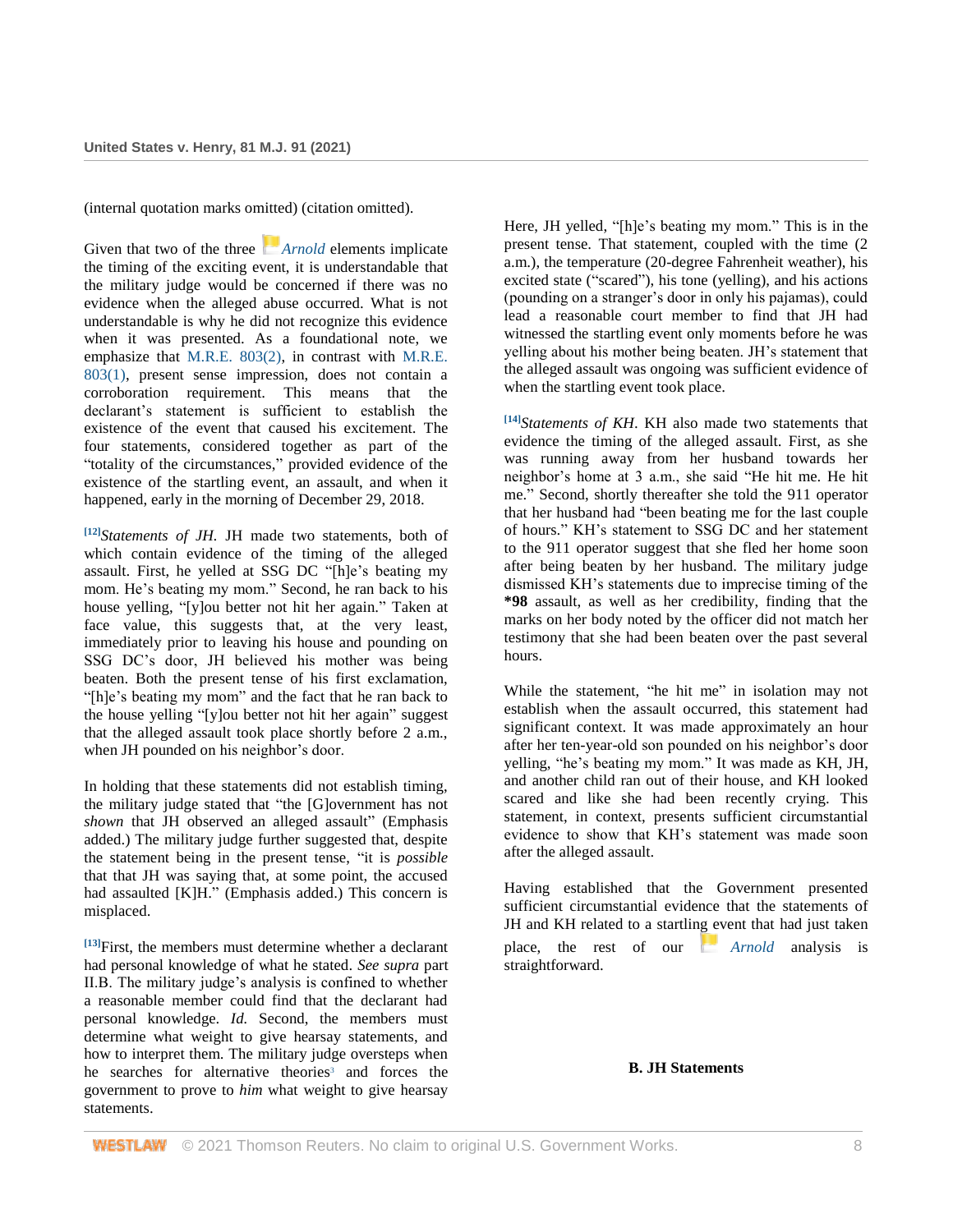## **(1) JH's statements were both excited and not the product of reflection.**

**[15] [16]**SSG DC testified that JH "pounded" on his door, was "yelling" and looked "frightened" and "scared." The military judge dismissed SSG DC's testimony, stating SSG DC didn't know JH well enough to say whether he was shaking due to being scared or due to being out in the cold. This skepticism is misplaced. First, there is no requirement that a witness must be well acquainted with a declarant to testify about his demeanor. Second, the fact that JH was shaking was not the only indication that he was scared, he was also yelling and pounding on the door of a stranger at 2 a.m. without having taken the time to put on warmer clothing. Third, while being outside in December at 2 a.m. clad only in pajamas could certainly cause a young child to shake with cold, the circumstances surrounding him being out there indicate that he was excited about something. Quite simply, the fact that he was shaking in the cold with a look of fear on his face, while yelling about his mother being beaten, is sufficient evidence that JH was excited by more than just the temperature.

## **(2) The alleged event that prompted JH's statements was "startling."**

**[17]**Having established that the members could find that JH had personal knowledge that his mother was being beaten, and that JH's statements were excited, we consider whether the alleged event would be "startling" and whether this event prompted the excited utterance. We reiterate that the members must determine the ultimate question of whether JH witnessed his mother being beaten. This inquiry then is whether the event his statement related to would be a startling event. *See Donaldson*[, 58 M.J. at 482](http://www.westlaw.com/Link/Document/FullText?findType=Y&serNum=2003496910&pubNum=0000509&originatingDoc=Ief4a0b509c8611ebb59191cef82ec18e&refType=RP&fi=co_pp_sp_509_482&originationContext=document&vr=3.0&rs=cblt1.0&transitionType=DocumentItem&contextData=(sc.UserEnteredCitation)#co_pp_sp_509_482) ("Appellant does not dispute that [the alleged event] would constitute a startling event.") Thankfully, all agree that a ten-year-old watching his mother being beaten would qualify as a startling event. That JH ran outside early in the morning to yell about a startling event that was presently occurring is sufficient evidence that the event prompted his statement.

## **(3) JH was still under the excitement of the startling event when he made his statements.**

**[18]**As discussed in *supra* part III.A., this third element relates, at least in part, to the lapse in time between the alleged event and the statement. The circumstances surrounding both statements indicate that a startling event prompted JH to run to a stranger's house early in the morning to pound on his door and yell about what he witnessed. SSG DC testified that JH was yelling and looked scared, and JH's statement indicates that the alleged event had just occurred. Therefore, there is sufficient evidence that JH was still under the excitement of the startling event when he made his statements.

In his questioning of SSG DC, the military judge appeared to find a relevant distinction between JH being "scared" or being "excited."

Q. Well, you said, for example that he was visibly scared?

A. Yes, he was.

**\*99** Q. And then the trial counsel keeps coming back with, "So, he was excited?" Was he excited, or was he scared, or what's your opinion?

A. He—I mean, from the opinion—from my opinion, it just looked like he was afraid. He saw something that may have happened, you know.

To the extent that this influenced the MJ's determination, it was misguided. The term "excited" means "emotionally aroused; stirred." *The American Heritage Dictionary of the English Language* 639 (3d ed. 1992). The term "scared" means a "condition or sensation of sudden fear" or a "general state of alarm." *Id.* at 1611. Clearly, being scared is simply a heightened state of excitement.

The military judge also stated that he could not "make a determination that JH was reacting to a startling event as opposed to just repeating what he has been told ... by his mother." That was inappropriate speculation by the military judge, whose duty was to determine whether no reasonable court member could have concluded that JH had observed a startling event. JH emphatically proclaimed that his mother was being beaten. The members' duty is to determine whether this belief came from personal knowledge, and what weight to give it. The accused is free to challenge the testimony, but the military judge cannot keep it out merely because he is not convinced.

In sum, JH's demeanor and the circumstances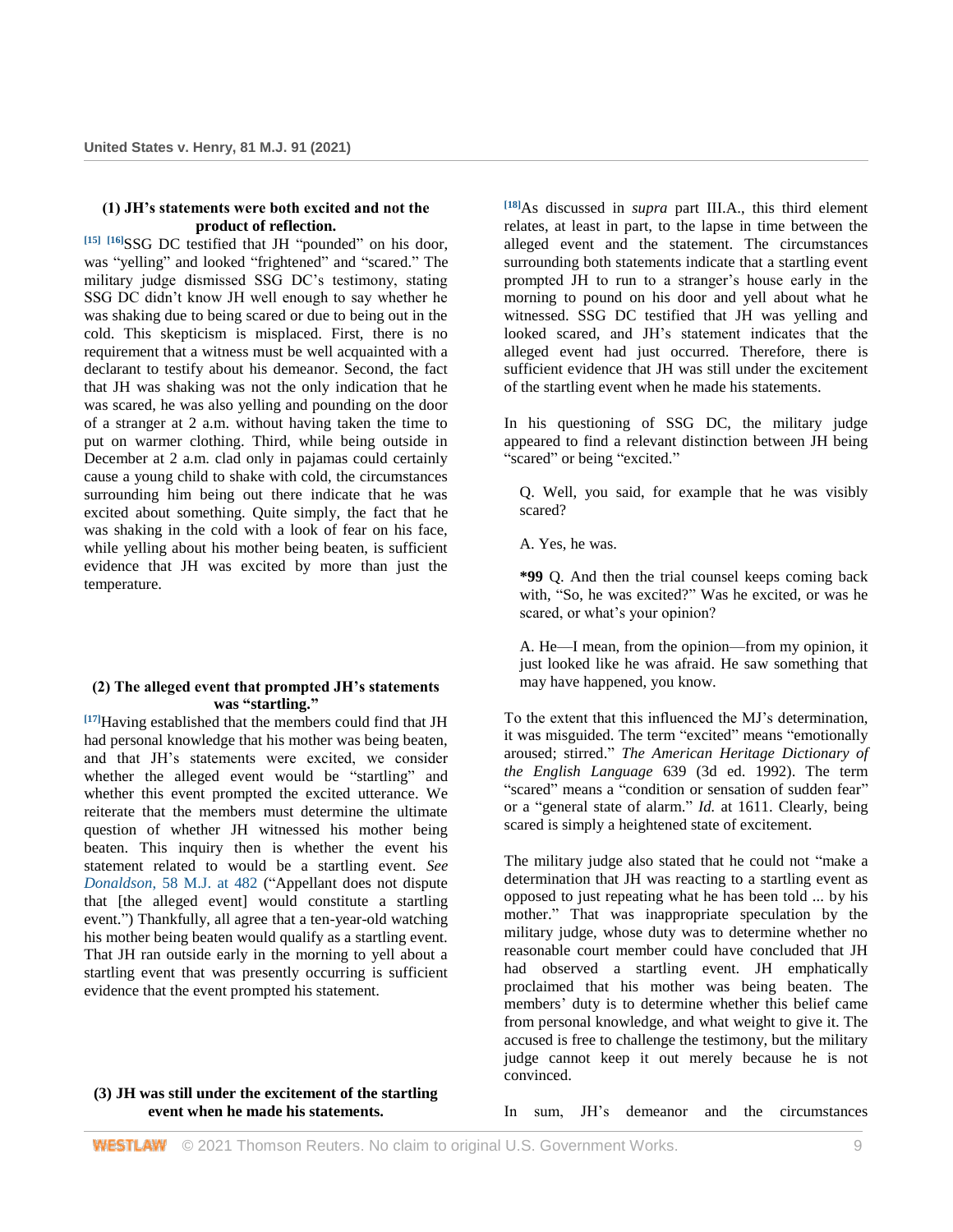surrounding his statement indicate that he was speaking out of excitement and not from reflection and consideration. He stated that his mother was being beaten, which is a startling event. Considering JH's age, the circumstances surrounding his statement, and the statement itself which indicated the beating was presently happening, JH was likely still under the stress and excitement of the startling event when he made his statements. Therefore, the statements qualify as exceptions to the rule against hearsay under [M.R.E.](http://www.westlaw.com/Link/Document/FullText?findType=Y&serNum=0471371908&pubNum=0214739&originatingDoc=Ief4a0b509c8611ebb59191cef82ec18e&refType=TS&originationContext=document&vr=3.0&rs=cblt1.0&transitionType=DocumentItem&contextData=(sc.UserEnteredCitation))  [803\(2\).](http://www.westlaw.com/Link/Document/FullText?findType=Y&serNum=0471371908&pubNum=0214739&originatingDoc=Ief4a0b509c8611ebb59191cef82ec18e&refType=TS&originationContext=document&vr=3.0&rs=cblt1.0&transitionType=DocumentItem&contextData=(sc.UserEnteredCitation))

### **C. KH's Statements**

#### **(1) KH's statements were both excited.**

**[19]**KH and her children ran out of their house, her husband in pursuit, and told her neighbor, "He hit me. He hit me." She looked "afraid, like scared" and "like she had been crying." She then "cowered over by the coat closet." Shortly thereafter, she spoke to the 911 operator, stating that her husband had "been beating me for the last couple of hours." SSG DC's testimony about her demeanor is sufficient to establish that KH's statements were excited and not the product of deliberation. Though KH's statement was in response to the operator's question, "can you tell me what is going on," this does not move her statement from the realm of spontaneity to that of deliberation. *See[United States v. Joy](http://www.westlaw.com/Link/Document/FullText?findType=Y&serNum=1999221172&pubNum=0000506&originatingDoc=Ief4a0b509c8611ebb59191cef82ec18e&refType=RP&fi=co_pp_sp_506_767&originationContext=document&vr=3.0&rs=cblt1.0&transitionType=DocumentItem&contextData=(sc.UserEnteredCitation)#co_pp_sp_506_767)*, 192 F.3d 761, [767 \(7th Cir. 1999\)](http://www.westlaw.com/Link/Document/FullText?findType=Y&serNum=1999221172&pubNum=0000506&originatingDoc=Ief4a0b509c8611ebb59191cef82ec18e&refType=RP&fi=co_pp_sp_506_767&originationContext=document&vr=3.0&rs=cblt1.0&transitionType=DocumentItem&contextData=(sc.UserEnteredCitation)#co_pp_sp_506_767) (deciding that declarations prompted by questions of "what happened?" and "who did it?" did not destroy their spontaneity) (internal quotation marks omitted) (citations omitted); *[United States v. Glenn](http://www.westlaw.com/Link/Document/FullText?findType=Y&serNum=1972113556&pubNum=0000350&originatingDoc=Ief4a0b509c8611ebb59191cef82ec18e&refType=RP&fi=co_pp_sp_350_194&originationContext=document&vr=3.0&rs=cblt1.0&transitionType=DocumentItem&contextData=(sc.UserEnteredCitation)#co_pp_sp_350_194)*, 473 [F.2d 191, 194 \(D.C. Cir. 1972\)](http://www.westlaw.com/Link/Document/FullText?findType=Y&serNum=1972113556&pubNum=0000350&originatingDoc=Ief4a0b509c8611ebb59191cef82ec18e&refType=RP&fi=co_pp_sp_350_194&originationContext=document&vr=3.0&rs=cblt1.0&transitionType=DocumentItem&contextData=(sc.UserEnteredCitation)#co_pp_sp_350_194) (holding that an excited utterance "may be admissible although made in response to an inquiry" as the "decisive factor is that the circumstances reasonably justify the conclusion that the remarks were not made under the impetus of reflection").

Her statements established that she had been hit a few times by her husband, and then she fled her house and had her neighbor call 911. An excited reaction immediately after a startling event, describing that event—particularly one as traumatic as being beaten by one's spouse—indicates that the startling event prompted the statements.

## **(3) KH was still under the excitement of the startling event when she made her statements.**

**[22]**When she made her first statement, "He hit me. He hit me," KH was running from the accused, appearing scared and like she had been crying. She promptly cowered in fear by SSG DC's coat closet. This, coupled with JH's exclamation shortly before that his mother was being beaten, is sufficient **\*100** evidence that KH was still under the excitement of a startling event when she made the first statement.

The second statement was made a few minutes later to the 911 operator. SSG DC testified that KH still appeared "afraid," "tearful," and "visibly upset" when she spoke to the 911 operator. Though SSG DC testified that KH had calmed down "maybe just a little bit" from when she was "cowering in the corner," he also said that she "wasn't back to a complete state of calm." Further, her statements to the 911 operator were consistent with her prior statement to SSG DC, and to JH's earlier statements. There is sufficient evidence that KH was speaking while still under the excitement of a startling event and not after a process of reflection and deliberation.

In sum, KH's demeanor and the circumstances surrounding her statements and the statements of JH indicate that KH was still under the excitement of the alleged event when she made her statement to SSG DC and her statement to the 911 operator.

### **(2) The alleged event that prompted KH's statements was startling.**

**[20] [21]**As with JH's statements, KH's statements related to an event that was startling—being beaten by her husband.

### **IV. Conclusion**

The military judge erred in applying [M.R.E. 803\(2\).](http://www.westlaw.com/Link/Document/FullText?findType=Y&serNum=0471371908&pubNum=0214739&originatingDoc=Ief4a0b509c8611ebb59191cef82ec18e&refType=TS&originationContext=document&vr=3.0&rs=cblt1.0&transitionType=DocumentItem&contextData=(sc.UserEnteredCitation)) The Government merely needed to show, by a preponderance of the evidence, the declarants were responding to a startling event while still in an excited state. But the military judge evidenced a grudging view of the excited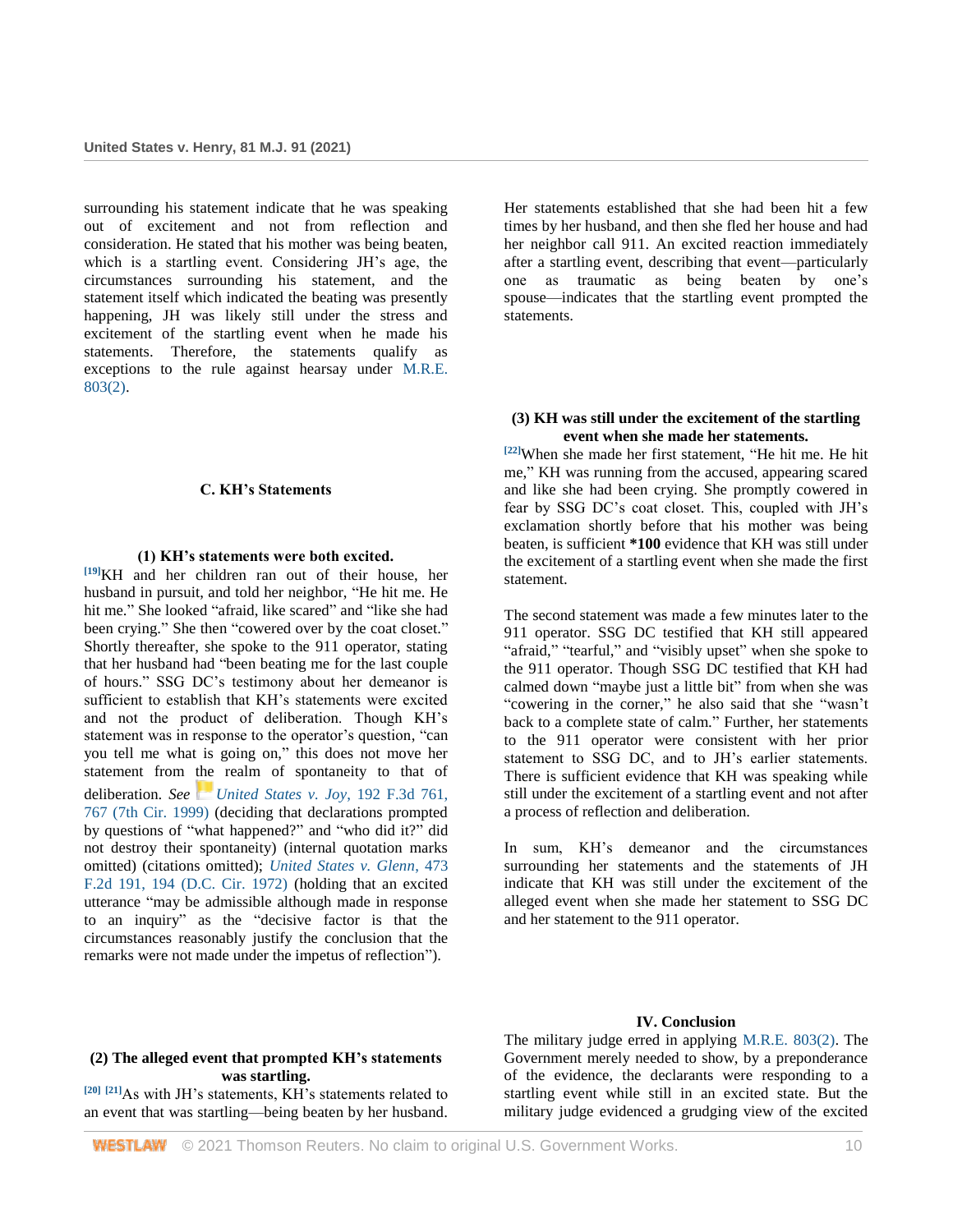utterance exception and raised the standard to an impermissibly high level. In his analysis of the declarant's statements, the military judge considered each statement in isolation, and focused on whether he was convinced the alleged event happened.

For example, the military judge weighed the evidence and determined that if KH had actually been beaten, "she would have had more visible injuries" than she did. But this is the ultimate question for the members. The military judge should have focused his analysis on whether the Government had shown by a preponderance of the evidence that: (a) the declarants were excited; (b) the alleged event was startling; and (c) whether, if the event had happened, the declarant could have still been under the excitement of the event. No further corroboration of the startling event is required, and it is inappropriate for the military judge to look for alternate theories of what could have prompted the excited statements.<sup>4</sup>

Since the military judge based his ruling on an incorrect view of the law—requiring proof of personal knowledge and considering each statement in isolation—and a view of the facts that leaves us firmly convinced that a mistake was committed—that there was no evidence as to when the assault occurred or that JH could have observed it—we hold that he abused his discretion by excluding the four statements of JH and KH.

## **V. Judgment**

The certified question is answered in the affirmative. The record is returned to the Judge Advocate General of the Army for remand to the United States Army Court of Criminal Appeals for further action consistent with this opinion.

Judge [OHLSON,](http://www.westlaw.com/Link/Document/FullText?findType=h&pubNum=176284&cite=0208480901&originatingDoc=Ief4a0b509c8611ebb59191cef82ec18e&refType=RQ&originationContext=document&vr=3.0&rs=cblt1.0&transitionType=DocumentItem&contextData=(sc.UserEnteredCitation)) dissenting.

The majority concludes that the military judge abused his discretion in refusing to admit four statements under the excited utterance **\*101** exception. Because I disagree with this conclusion, I respectfully dissent.

This case is ultimately about the deference this Court owes to a military judge's decision to admit or exclude evidence at trial. As explained by the majority, we use an

abuse of discretion standard when analyzing such issues, and an abuse of discretion occurs when, inter alia, a military judge makes clearly erroneous factual findings. A finding of fact is clearly erroneous only where this Court is "left with a definite and firm conviction that a mistake has been committed." *[United States v. Martin](http://www.westlaw.com/Link/Document/FullText?findType=Y&serNum=2001975973&pubNum=0000509&originatingDoc=Ief4a0b509c8611ebb59191cef82ec18e&refType=RP&fi=co_pp_sp_509_106&originationContext=document&vr=3.0&rs=cblt1.0&transitionType=DocumentItem&contextData=(sc.UserEnteredCitation)#co_pp_sp_509_106)*, 56 M.J. [97, 106 \(C.A.A.F. 2001\)](http://www.westlaw.com/Link/Document/FullText?findType=Y&serNum=2001975973&pubNum=0000509&originatingDoc=Ief4a0b509c8611ebb59191cef82ec18e&refType=RP&fi=co_pp_sp_509_106&originationContext=document&vr=3.0&rs=cblt1.0&transitionType=DocumentItem&contextData=(sc.UserEnteredCitation)#co_pp_sp_509_106) (quoting *[United States v.](http://www.westlaw.com/Link/Document/FullText?findType=Y&serNum=1948119024&pubNum=0000780&originatingDoc=Ief4a0b509c8611ebb59191cef82ec18e&refType=RP&fi=co_pp_sp_780_395&originationContext=document&vr=3.0&rs=cblt1.0&transitionType=DocumentItem&contextData=(sc.UserEnteredCitation)#co_pp_sp_780_395)  United States Gypsum Co.*[, 333 U.S. 364, 395, 68 S.Ct.](http://www.westlaw.com/Link/Document/FullText?findType=Y&serNum=1948119024&pubNum=0000780&originatingDoc=Ief4a0b509c8611ebb59191cef82ec18e&refType=RP&fi=co_pp_sp_780_395&originationContext=document&vr=3.0&rs=cblt1.0&transitionType=DocumentItem&contextData=(sc.UserEnteredCitation)#co_pp_sp_780_395)  [525, 92 L.Ed. 746 \(1948\)\)](http://www.westlaw.com/Link/Document/FullText?findType=Y&serNum=1948119024&pubNum=0000780&originatingDoc=Ief4a0b509c8611ebb59191cef82ec18e&refType=RP&fi=co_pp_sp_780_395&originationContext=document&vr=3.0&rs=cblt1.0&transitionType=DocumentItem&contextData=(sc.UserEnteredCitation)#co_pp_sp_780_395). "This standard requires more than just [this Court's] disagreement with the military judge's decision." *[United States v. Bess](http://www.westlaw.com/Link/Document/FullText?findType=Y&serNum=2037955644&pubNum=0000509&originatingDoc=Ief4a0b509c8611ebb59191cef82ec18e&refType=RP&fi=co_pp_sp_509_73&originationContext=document&vr=3.0&rs=cblt1.0&transitionType=DocumentItem&contextData=(sc.UserEnteredCitation)#co_pp_sp_509_73)*, 75 M.J. 70, 73 [\(C.A.A.F. 2016\)](http://www.westlaw.com/Link/Document/FullText?findType=Y&serNum=2037955644&pubNum=0000509&originatingDoc=Ief4a0b509c8611ebb59191cef82ec18e&refType=RP&fi=co_pp_sp_509_73&originationContext=document&vr=3.0&rs=cblt1.0&transitionType=DocumentItem&contextData=(sc.UserEnteredCitation)#co_pp_sp_509_73) (citing *[United States v. Stellato](http://www.westlaw.com/Link/Document/FullText?findType=Y&serNum=2036941518&pubNum=0000509&originatingDoc=Ief4a0b509c8611ebb59191cef82ec18e&refType=RP&fi=co_pp_sp_509_480&originationContext=document&vr=3.0&rs=cblt1.0&transitionType=DocumentItem&contextData=(sc.UserEnteredCitation)#co_pp_sp_509_480)*, 74 [M.J. 473, 480 \(C.A.A.F. 2015\)\)](http://www.westlaw.com/Link/Document/FullText?findType=Y&serNum=2036941518&pubNum=0000509&originatingDoc=Ief4a0b509c8611ebb59191cef82ec18e&refType=RP&fi=co_pp_sp_509_480&originationContext=document&vr=3.0&rs=cblt1.0&transitionType=DocumentItem&contextData=(sc.UserEnteredCitation)#co_pp_sp_509_480).

In many ways, I do not disagree with the majority's presentation of the facts or the law, or with much of its analysis. Indeed, I believe the military judge could have properly admitted the statements of JH and KH under the excited utterance exception for many of the reasons outlined in the majority opinion. However, I find that it was not an *abuse of discretion* for the military judge to exclude the statements because the record provided a firm factual basis for him to conclude that a startling event did not occur.**<sup>1</sup>**

My primary concern with the majority opinion is that it fails to appropriately consider KH's testimony at an Article 39(a)**<sup>2</sup>** hearing related to this case. In my view, this testimony influenced the military judge's decision to exclude the statements of JH and KH. Specifically, at the Article 39(a) hearing, KH unequivocally recanted her domestic violence allegations. She stated that Appellee *did not* hit, choke, or headbutt her and that the scratch on her neck that the military police observed "could have been just from [her] scratching [her] own neck." In explaining her motives for falsely accusing Appellee, KH testified that Appellee previously had obtained a civilian restraining order against her to prevent her from entering their home in November 2018 after she had threatened to harm him. During the night in question, Appellee raised the possibly of getting another restraining order against KH because she was "acting crazy," so KH ran upstairs, woke up her young son JH, and "told him to go to the neighbor's house because [her] phone was dead" and "call 911 because [she] wanted [Appellee] to get out [of their home] before [Appellee] got [her] in trouble."

After considering the testimony presented at trial, the military judge stated the following when discussing the admissibility of JH's statements: "The court cannot make a determination that JH was reacting to a startling event as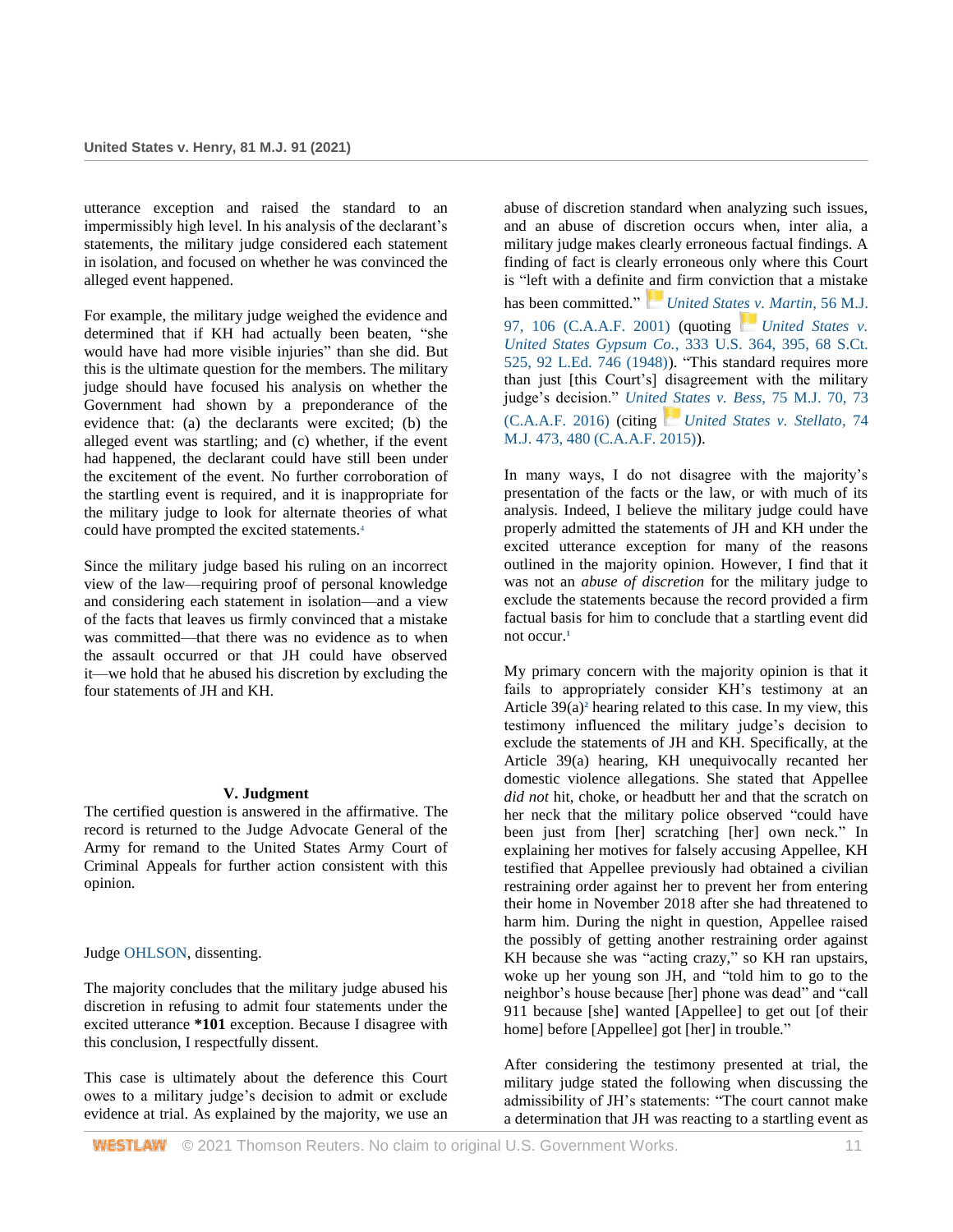opposed to just repeating ... what he had been told by his mother." And, with regard to KH's statements, the military judge found it "unclear from the evidence presented whether the alleged assault served as the startling event that prompted [KH]'s statements to [her neighbor] and her 911 call." Therefore, he concluded that he could not find that either JH's or KH's statements met the second prong of the *[Arnold](http://www.westlaw.com/Link/Document/FullText?findType=Y&serNum=1987118991&pubNum=0000509&originatingDoc=Ief4a0b509c8611ebb59191cef82ec18e&refType=RP&originationContext=document&vr=3.0&rs=cblt1.0&transitionType=DocumentItem&contextData=(sc.UserEnteredCitation))* test.

The majority, however, claims that the military judge erred because it was "inappropriate for the military judge to look for alternate theories of what could have prompted the excited statements." I disagree with this assertion. The military judge did not go "*look*[*ing*] *for* alternate theories"; rather, he was explicitly *presented with* an alternate version of the relevant facts through KH's testimony at the motions hearing where she recanted her sworn statement made to the military police and stated that she falsely accused Appellee. (Emphasis added.) Even though the military judge did not specifically cite KH's recantation in his later ruling during the case-in-chief, the testimony gave the **\*102** military judge a firm factual basis to determine that a startling event did not prompt the excited statements.

Just as panel members "may properly believe one witness and disbelieve several other witnesses whose testimony conflicts with the one," the military judge may do so in making his findings of fact. Dep't of Army, Pam. 27-9, Legal Services, Military Judge's Benchbook, ch. 2, § V, para. 2-5-12 (2020). Accordingly, I would find that the military judge did not clearly err by deciding to credit the version of events presented by KH at the Article 39(a), UCMJ, session rather than the version of events presented by the neighbor at trial, and by therefore finding that a startling event *did not* occur.**<sup>3</sup>**

In reaching my conclusion, I am acutely mindful of the fact that this is an alleged domestic abuse case and of all the factors that could cause such a victim to falsely recant meritorious allegations. For example, KH may have recanted her testimony because she is still married to Appellee and she could have been acting under his malign influence. Brief for Legal Momentum and Sanctuary for Families as Amici Curiae Supporting Appellant at 7, *United States v. Henry*[, 80 M.J. 307 \(C.A.A.F. 2020\)](http://www.westlaw.com/Link/Document/FullText?findType=Y&serNum=2051806431&pubNum=0000509&originatingDoc=Ief4a0b509c8611ebb59191cef82ec18e&refType=RP&originationContext=document&vr=3.0&rs=cblt1.0&transitionType=DocumentItem&contextData=(sc.UserEnteredCitation)) ("Abusers are ... highly motivated to coerce victims to recant or decline to participate in prosecutions, and correctly estimate they will succeed in intimidating the victim into recanting or to declining to participate in the prosecution."). Indeed, under a de novo standard of review, this Court would have weighed the recantation by this potential domestic abuse victim against the testimony of the involved neighbor who appears to have had no motive to lie, and would have considered all the circumstantial evidence in this case. However, the standard of review is not de novo.

Whether or not we believe that KH's recantation testimony at the motions hearing was credible, it is the military judge who gets to make that determination in assessing whether hearsay statements can come in at trial. *See, e.g.*, *[United States v. Feltham](http://www.westlaw.com/Link/Document/FullText?findType=Y&serNum=2003496905&pubNum=0000509&originatingDoc=Ief4a0b509c8611ebb59191cef82ec18e&refType=RP&fi=co_pp_sp_509_473&originationContext=document&vr=3.0&rs=cblt1.0&transitionType=DocumentItem&contextData=(sc.UserEnteredCitation)#co_pp_sp_509_473)*, 58 M.J. 470, 473 [\(C.A.A.F. 2003\)](http://www.westlaw.com/Link/Document/FullText?findType=Y&serNum=2003496905&pubNum=0000509&originatingDoc=Ief4a0b509c8611ebb59191cef82ec18e&refType=RP&fi=co_pp_sp_509_473&originationContext=document&vr=3.0&rs=cblt1.0&transitionType=DocumentItem&contextData=(sc.UserEnteredCitation)#co_pp_sp_509_473) (making a finding of fact that a startling event had occurred and that statements during the event were made under stress). As the Supreme Court held in *[Anderson](http://www.westlaw.com/Link/Document/FullText?findType=Y&serNum=1985114055&pubNum=0000780&originatingDoc=Ief4a0b509c8611ebb59191cef82ec18e&refType=RP&originationContext=document&vr=3.0&rs=cblt1.0&transitionType=DocumentItem&contextData=(sc.UserEnteredCitation))*:

> If the [trial] court's account of the evidence is plausible in light of the record viewed in its entirety, the court of appeals may not reverse it even though convinced that had it been sitting as the trier of fact, it would have weighed the evidence differently. Where there are two permissible views of the evidence, the factfinder's choice between them cannot be clearly erroneous.

[470 U.S. at 573–74, 105 S.Ct. 1504.](http://www.westlaw.com/Link/Document/FullText?findType=Y&serNum=1985114055&pubNum=0000780&originatingDoc=Ief4a0b509c8611ebb59191cef82ec18e&refType=RP&fi=co_pp_sp_780_573&originationContext=document&vr=3.0&rs=cblt1.0&transitionType=DocumentItem&contextData=(sc.UserEnteredCitation)#co_pp_sp_780_573) After all, the military judge is ultimately in a superior position "to make determinations of credibility" because "only the trial judge can be aware of the variations in demeanor and tone of voice that bear so heavily on the listener's understanding of and belief in what is said." *[I](https://1.next.westlaw.com/Link/RelatedInformation/Flag?documentGuid=Id4c3b2d89c1d11d991d0cc6b54f12d4d&transitionType=InlineKeyCiteFlags&originationContext=docHeaderFlag&Rank=0&ppcid=17a3b6326f044b1a84a80345d0fadcdf&contextData=(sc.UserEnteredCitation))d*[. at](http://www.westlaw.com/Link/Document/FullText?findType=Y&serNum=1985114055&pubNum=0000708&originatingDoc=Ief4a0b509c8611ebb59191cef82ec18e&refType=RP&originationContext=document&vr=3.0&rs=cblt1.0&transitionType=DocumentItem&contextData=(sc.UserEnteredCitation))  [574–75, 105 S.Ct. 1504.](http://www.westlaw.com/Link/Document/FullText?findType=Y&serNum=1985114055&pubNum=0000708&originatingDoc=Ief4a0b509c8611ebb59191cef82ec18e&refType=RP&originationContext=document&vr=3.0&rs=cblt1.0&transitionType=DocumentItem&contextData=(sc.UserEnteredCitation))

In sum, because the standard of review is abuse of discretion, and there is evidence in the record—by way of KH's motions testimony—to support the military judge's determination, I do not find an adequate or appropriate basis to conclude that the military judge's **\*103** findings of fact were *clearly* erroneous. I would therefore answer the certified issue in the negative and affirm the CCA's ruling in its entirety.

Accordingly, I respectfully dissent.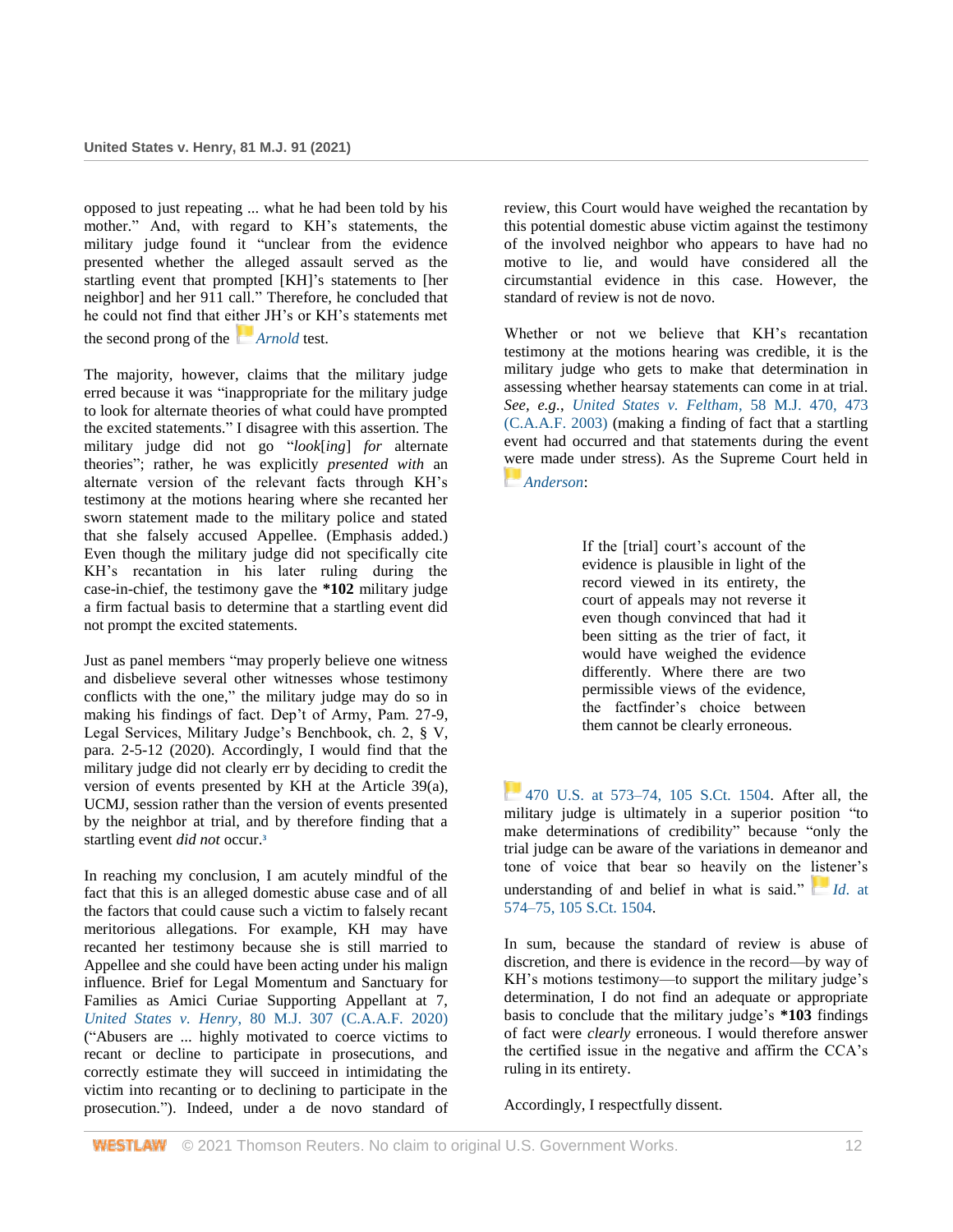### Judge [MAGGS,](http://www.westlaw.com/Link/Document/FullText?findType=h&pubNum=176284&cite=0457549401&originatingDoc=Ief4a0b509c8611ebb59191cef82ec18e&refType=RQ&originationContext=document&vr=3.0&rs=cblt1.0&transitionType=DocumentItem&contextData=(sc.UserEnteredCitation)) dissenting.

The military judge ruled that Staff Sergeant Carson's statements about what he heard the accused's son (JH) and the accused's wife (KH) say on the evening of the charged assault were inadmissible because they contained hearsay. In so doing, the military judge rejected the Government's argument that the statements were admissible under the exception in [Military Rule of](http://www.westlaw.com/Link/Document/FullText?findType=Y&serNum=0471371908&pubNum=0214739&originatingDoc=Ief4a0b509c8611ebb59191cef82ec18e&refType=TS&originationContext=document&vr=3.0&rs=cblt1.0&transitionType=DocumentItem&contextData=(sc.UserEnteredCitation))  [Evidence \(M.R.E.\) 803\(2\)](http://www.westlaw.com/Link/Document/FullText?findType=Y&serNum=0471371908&pubNum=0214739&originatingDoc=Ief4a0b509c8611ebb59191cef82ec18e&refType=TS&originationContext=document&vr=3.0&rs=cblt1.0&transitionType=DocumentItem&contextData=(sc.UserEnteredCitation)) for excited utterances. [M.R.E.](http://www.westlaw.com/Link/Document/FullText?findType=Y&pubNum=0214739&cite=MRE803&originatingDoc=Ief4a0b509c8611ebb59191cef82ec18e&refType=TS&originationContext=document&vr=3.0&rs=cblt1.0&transitionType=DocumentItem&contextData=(sc.UserEnteredCitation))  [803](http://www.westlaw.com/Link/Document/FullText?findType=Y&pubNum=0214739&cite=MRE803&originatingDoc=Ief4a0b509c8611ebb59191cef82ec18e&refType=TS&originationContext=document&vr=3.0&rs=cblt1.0&transitionType=DocumentItem&contextData=(sc.UserEnteredCitation)) provides: "The following are not excluded by the rule against hearsay, regardless of whether the declarant is available as a witness: ... (2) *Excited Utterances*. A statement relating to a startling event or condition, made while the declarant was under the stress of excitement that it caused." The military judge concluded that the Government had not laid the foundation for the exception.

With respect to the son's statements, the military judge found that he "[could not] make a determination that JH was reacting to a startling event" based on the evidence presented. With respect to the wife's statements, the military judge similarly found: "Without evidence of when the alleged assault occurred, I cannot make a determination that the alleged victim was acting under the stress and excitement caused by the event or condition." In this appeal, the Government argues that the military judge erred because the "preponderance of the evidence" established the foundation for the exception in [M.R.E.](http://www.westlaw.com/Link/Document/FullText?findType=Y&serNum=0471371908&pubNum=0214739&originatingDoc=Ief4a0b509c8611ebb59191cef82ec18e&refType=TS&originationContext=document&vr=3.0&rs=cblt1.0&transitionType=DocumentItem&contextData=(sc.UserEnteredCitation))  [803\(2\)](http://www.westlaw.com/Link/Document/FullText?findType=Y&serNum=0471371908&pubNum=0214739&originatingDoc=Ief4a0b509c8611ebb59191cef82ec18e&refType=TS&originationContext=document&vr=3.0&rs=cblt1.0&transitionType=DocumentItem&contextData=(sc.UserEnteredCitation)) for all the statements at issue.

We review a military judge's evidentiary rulings for an abuse of discretion. A military judge abuses his discretion "when his findings of fact are clearly erroneous, the court's decision is influenced by an erroneous view of the law, or the military judge's decision on the issue at hand is outside the range of choices reasonably arising from the applicable facts and the law." *[United States v. Miller](http://www.westlaw.com/Link/Document/FullText?findType=Y&serNum=2016146446&pubNum=0000509&originatingDoc=Ief4a0b509c8611ebb59191cef82ec18e&refType=RP&fi=co_pp_sp_509_307&originationContext=document&vr=3.0&rs=cblt1.0&transitionType=DocumentItem&contextData=(sc.UserEnteredCitation)#co_pp_sp_509_307)*, 66 [M.J. 306, 307 \(C.A.A.F. 2008\).](http://www.westlaw.com/Link/Document/FullText?findType=Y&serNum=2016146446&pubNum=0000509&originatingDoc=Ief4a0b509c8611ebb59191cef82ec18e&refType=RP&fi=co_pp_sp_509_307&originationContext=document&vr=3.0&rs=cblt1.0&transitionType=DocumentItem&contextData=(sc.UserEnteredCitation)#co_pp_sp_509_307) "A finding of fact is clearly erroneous when there is no evidence to support the finding, or when, although there is evidence to support it, the reviewing court on the entire evidence is left with the definite and firm conviction that a mistake has been committed." *[United States v. Criswell](http://www.westlaw.com/Link/Document/FullText?findType=Y&serNum=2046052720&pubNum=0000509&originatingDoc=Ief4a0b509c8611ebb59191cef82ec18e&refType=RP&fi=co_pp_sp_509_141&originationContext=document&vr=3.0&rs=cblt1.0&transitionType=DocumentItem&contextData=(sc.UserEnteredCitation)#co_pp_sp_509_141)*, 78 M.J. 136, 141 [\(C.A.A.F. 2018\)](http://www.westlaw.com/Link/Document/FullText?findType=Y&serNum=2046052720&pubNum=0000509&originatingDoc=Ief4a0b509c8611ebb59191cef82ec18e&refType=RP&fi=co_pp_sp_509_141&originationContext=document&vr=3.0&rs=cblt1.0&transitionType=DocumentItem&contextData=(sc.UserEnteredCitation)#co_pp_sp_509_141) (citations omitted) (internal quotation marks omitted).

In this case, the Government's primary theory appears to be that the military judge abused his discretion by making

two clearly erroneous findings of fact. The first finding is that the Government did not establish that JH had direct knowledge of the alleged assault, and the second finding is that the Government did not establish when the alleged assault occurred.**<sup>1</sup>** The Government acknowledges that the record contains no direct evidence that JH saw the assault. But quoting *[McLaughlin v. Vinzant](http://www.westlaw.com/Link/Document/FullText?findType=Y&serNum=1975141938&pubNum=0000350&originatingDoc=Ief4a0b509c8611ebb59191cef82ec18e&refType=RP&fi=co_pp_sp_350_451&originationContext=document&vr=3.0&rs=cblt1.0&transitionType=DocumentItem&contextData=(sc.UserEnteredCitation)#co_pp_sp_350_451)*, 522 F.2d 448, 451 [\(1st Cir. 1975\),](http://www.westlaw.com/Link/Document/FullText?findType=Y&serNum=1975141938&pubNum=0000350&originatingDoc=Ief4a0b509c8611ebb59191cef82ec18e&refType=RP&fi=co_pp_sp_350_451&originationContext=document&vr=3.0&rs=cblt1.0&transitionType=DocumentItem&contextData=(sc.UserEnteredCitation)#co_pp_sp_350_451) the Government contends that the military judge in this case should have " 'draw[n] an inference' that JH had firsthand knowledge of the alleged assault 'not only from the force of [JH's] statement itself but from the fact that [ ]he was ... somewhere in the immediate vicinity' of the alleged assault." (Second and third interpolations in original.) The Government also acknowledges that the record contains no direct evidence of when the charged assault occurred. But the Government argues that "the military judge failed to give due weight to the circumstantial evidence that the alleged assault occurred immediately preceding or a short time before KH's outcry."

I agree with Judge Ohlson that the Government's theory fails because the military **\*104** judge's findings of fact are not clearly erroneous. As Judge Ohlson explains, there is some support for the military judge's findings in KH's testimony during an Article 39(a), UCMJ, hearing in this case, which the Government has generally overlooked in its briefs.**<sup>2</sup>** But even putting KH's testimony aside, I also disagree with the Government's argument that the military judge's findings of fact in this case are clearly erroneous merely because the military judge declined to draw inferences from the circumstantial evidence in the record when making the findings.

A trier of fact undoubtedly *may* make findings based on inferences from facts in the record, and such findings will be upheld on appeal unless they are clearly erroneous. *See [Anderson v. City of Bessemer](http://www.westlaw.com/Link/Document/FullText?findType=Y&serNum=1985114055&pubNum=0000780&originatingDoc=Ief4a0b509c8611ebb59191cef82ec18e&refType=RP&fi=co_pp_sp_780_577&originationContext=document&vr=3.0&rs=cblt1.0&transitionType=DocumentItem&contextData=(sc.UserEnteredCitation)#co_pp_sp_780_577)*, 470 U.S. 564, 577, 105 [S.Ct. 1504, 84 L.Ed.2d 518 \(1985\).](http://www.westlaw.com/Link/Document/FullText?findType=Y&serNum=1985114055&pubNum=0000780&originatingDoc=Ief4a0b509c8611ebb59191cef82ec18e&refType=RP&fi=co_pp_sp_780_577&originationContext=document&vr=3.0&rs=cblt1.0&transitionType=DocumentItem&contextData=(sc.UserEnteredCitation)#co_pp_sp_780_577) But the question here is whether the military judge's findings were clearly erroneous because the military judge *was required* to draw inferences about matters not supported by the direct evidence in this case. The answer is no. "[T]he fact that there may have been evidence to support an inference contrary to that drawn by the trial court does not mean that the findings are clearly erroneous." *[Ceraso v. Motiva](http://www.westlaw.com/Link/Document/FullText?findType=Y&serNum=2003275037&pubNum=0000506&originatingDoc=Ief4a0b509c8611ebb59191cef82ec18e&refType=RP&fi=co_pp_sp_506_316&originationContext=document&vr=3.0&rs=cblt1.0&transitionType=DocumentItem&contextData=(sc.UserEnteredCitation)#co_pp_sp_506_316)  Enterprises*, *L.L.C.,* 326 [F.3d 303, 316 \(2d Cir. 2003\).](http://www.westlaw.com/Link/Document/FullText?findType=Y&serNum=2003275037&pubNum=0000506&originatingDoc=Ief4a0b509c8611ebb59191cef82ec18e&refType=RP&fi=co_pp_sp_506_316&originationContext=document&vr=3.0&rs=cblt1.0&transitionType=DocumentItem&contextData=(sc.UserEnteredCitation)#co_pp_sp_506_316)

As stated above, a finding of fact is clearly erroneous if "there is no evidence to support the finding" or if the reviewing authority has a "definite and firm conviction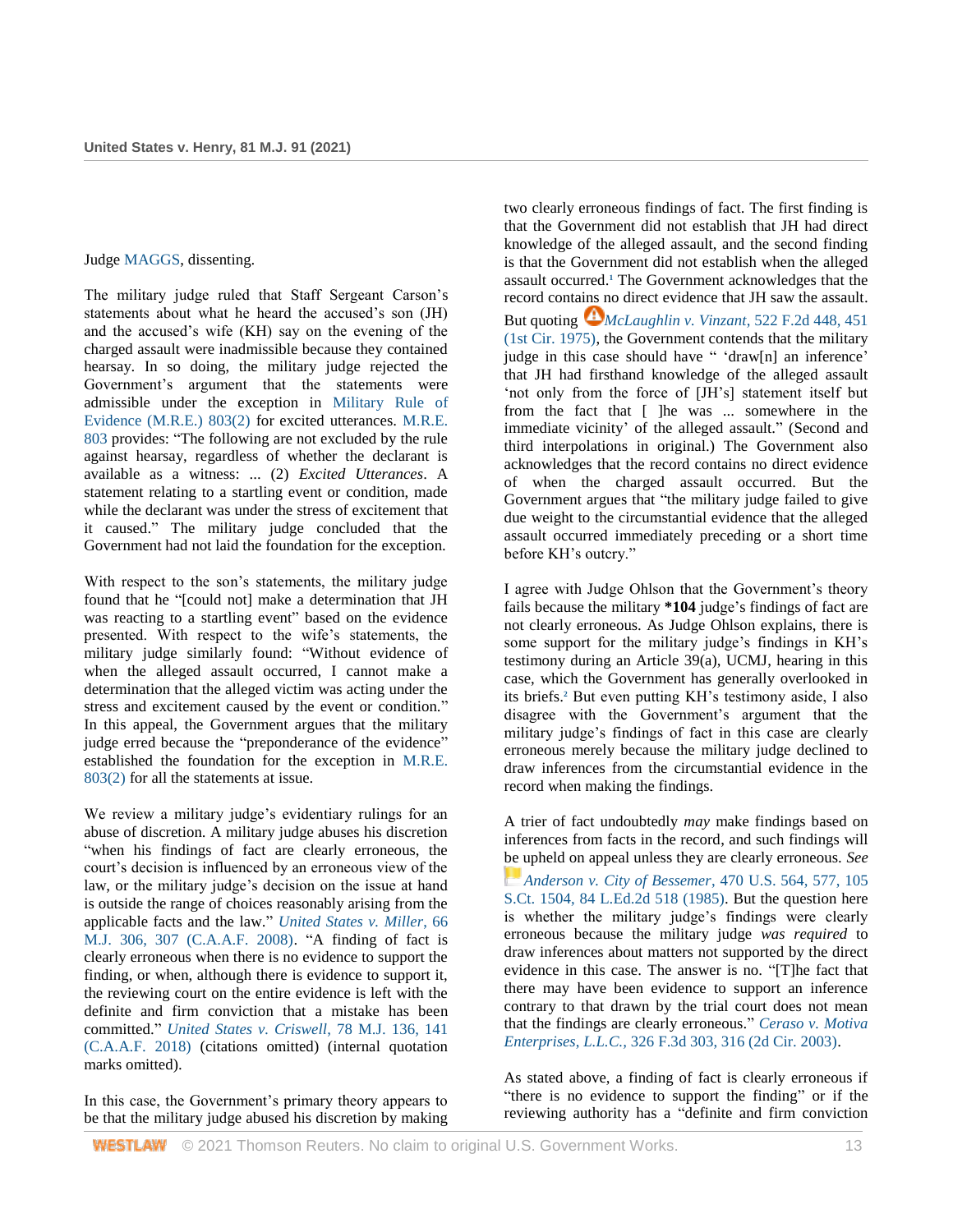that a mistake has been committed." *Criswell*[, 78 M.J. at](http://www.westlaw.com/Link/Document/FullText?findType=Y&serNum=2046052720&pubNum=0000509&originatingDoc=Ief4a0b509c8611ebb59191cef82ec18e&refType=RP&fi=co_pp_sp_509_141&originationContext=document&vr=3.0&rs=cblt1.0&transitionType=DocumentItem&contextData=(sc.UserEnteredCitation)#co_pp_sp_509_141)  [141.](http://www.westlaw.com/Link/Document/FullText?findType=Y&serNum=2046052720&pubNum=0000509&originatingDoc=Ief4a0b509c8611ebb59191cef82ec18e&refType=RP&fi=co_pp_sp_509_141&originationContext=document&vr=3.0&rs=cblt1.0&transitionType=DocumentItem&contextData=(sc.UserEnteredCitation)#co_pp_sp_509_141) In this case, the military judge's findings of fact are not clearly erroneous. They are supported *by the lack of direct evidence* in the record about what JH saw or when the alleged assaults occurred. And the circumstantial evidence about what might have happened in Appellee's house is insufficient to provide a "definite and firm conviction" that JH actually had firsthand knowledge of the alleged assault and that the alleged assault actually occurred immediately preceding or a short time before KH's outcry. Other triers of fact, when confronted with this lack of direct evidence, might have made different

findings based on inferences from circumstantial evidence of the kind advocated by the Government. But "the fact that [an appellate court] might have drawn one inference does not entitle it to overturn the trial court's choice of the other." *[Healey v. Chelsea Resources, Ltd.](http://www.westlaw.com/Link/Document/FullText?findType=Y&serNum=1991173919&pubNum=0000350&originatingDoc=Ief4a0b509c8611ebb59191cef82ec18e&refType=RP&fi=co_pp_sp_350_618&originationContext=document&vr=3.0&rs=cblt1.0&transitionType=DocumentItem&contextData=(sc.UserEnteredCitation)#co_pp_sp_350_618)*, 947 F.2d 611, [618 \(2d Cir. 1991\).](http://www.westlaw.com/Link/Document/FullText?findType=Y&serNum=1991173919&pubNum=0000350&originatingDoc=Ief4a0b509c8611ebb59191cef82ec18e&refType=RP&fi=co_pp_sp_350_618&originationContext=document&vr=3.0&rs=cblt1.0&transitionType=DocumentItem&contextData=(sc.UserEnteredCitation)#co_pp_sp_350_618) *See also [United States v. Lewis](http://www.westlaw.com/Link/Document/FullText?findType=Y&serNum=2048401831&pubNum=0000509&originatingDoc=Ief4a0b509c8611ebb59191cef82ec18e&refType=RP&fi=co_pp_sp_509_452&originationContext=document&vr=3.0&rs=cblt1.0&transitionType=DocumentItem&contextData=(sc.UserEnteredCitation)#co_pp_sp_509_452)*, 78 [M.J. 447, 452 \(C.A.A.F. 2019\)](http://www.westlaw.com/Link/Document/FullText?findType=Y&serNum=2048401831&pubNum=0000509&originatingDoc=Ief4a0b509c8611ebb59191cef82ec18e&refType=RP&fi=co_pp_sp_509_452&originationContext=document&vr=3.0&rs=cblt1.0&transitionType=DocumentItem&contextData=(sc.UserEnteredCitation)#co_pp_sp_509_452) (requiring evidence to be reviewed in the light most favorable to the party who prevailed at trial).

### **Footnotes**

- $1$  The Government certified the following issue: Did the military judge abuse his discretion in excluding the four statements on which the prosecution sought interlocutory appellate review, pursuant to Article 62, UCMJ?
- <sup>2</sup> The only potential reference to KH's recantation was in his ruling on JH's statement. He discounted JH's statements as lacking personal knowledge, noting they may have been motivated by "hearing a commotion or repeating something his mother told him while she was having an intoxicat[ed] argument with the accused."
- <sup>3</sup> No one, aside from the military judge, suggested that JH's exclamations to SSG DC were about a prior assault, rather than one that had just taken place.
- <sup>4</sup> Where factual issues are involved in determining a motion, the military judge shall state the essential findings on the record." [R.C.M. 905\(d\)](http://www.westlaw.com/Link/Document/FullText?findType=Y&serNum=0471371360&pubNum=0214741&originatingDoc=Ief4a0b509c8611ebb59191cef82ec18e&refType=TS&originationContext=document&vr=3.0&rs=cblt1.0&transitionType=DocumentItem&contextData=(sc.UserEnteredCitation)). It is those findings that provide appellate courts the ability to review the military judge's rulings. The fact that there was other evidence available to the military judge to support his ruling does not mean that he considered it or found it credible unless he says so in his essential findings. There is no evidence in the record that the military judge relied on KH's recantation in his admissibility rulings at the Article 39(a) session or at trial. Neither did he make a finding of fact that her testimony was credible and, therefore, her alleged excited utterances were the product of reflection. Rather, his analysis focused solely on the lack of corroboration about the timing of the alleged assault, her alleged intoxication, and that her visible injuries did not match what he would have expected had the assault just taken place. Further, neither the CCA in upholding the military judge's ruling, nor the accused before this Court, contended that the recantation formed the basis for the admissibility ruling. Therefore, we will not defer to the military judge based on speculation that he found a purported abuse victim's recantation credible, and that he based his ruling on this testimony.
- 1 If the preponderance of the evidence does not show a startling event occurred, then none of the statements meet the second prong of the *[Arnold](http://www.westlaw.com/Link/Document/FullText?findType=Y&serNum=1987118991&pubNum=0000509&originatingDoc=Ief4a0b509c8611ebb59191cef82ec18e&refType=RP&originationContext=document&vr=3.0&rs=cblt1.0&transitionType=DocumentItem&contextData=(sc.UserEnteredCitation))* test and are, therefore, inadmissible as excited utterances. *[United States v.](http://www.westlaw.com/Link/Document/FullText?findType=Y&serNum=1987118991&pubNum=0000509&originatingDoc=Ief4a0b509c8611ebb59191cef82ec18e&refType=RP&fi=co_pp_sp_509_132&originationContext=document&vr=3.0&rs=cblt1.0&transitionType=DocumentItem&contextData=(sc.UserEnteredCitation)#co_pp_sp_509_132)  Arnold*[, 25 M.J. 129, 132 \(C.M.A. 1987\).](http://www.westlaw.com/Link/Document/FullText?findType=Y&serNum=1987118991&pubNum=0000509&originatingDoc=Ief4a0b509c8611ebb59191cef82ec18e&refType=RP&fi=co_pp_sp_509_132&originationContext=document&vr=3.0&rs=cblt1.0&transitionType=DocumentItem&contextData=(sc.UserEnteredCitation)#co_pp_sp_509_132)
- <sup>2</sup> Uniform Code of Military Justice (UCMJ), [10 U.S.C. § 839\(a\) \(2012\).](http://www.westlaw.com/Link/Document/FullText?findType=L&pubNum=1000546&cite=10USCAS839&originatingDoc=Ief4a0b509c8611ebb59191cef82ec18e&refType=RB&originationContext=document&vr=3.0&rs=cblt1.0&transitionType=DocumentItem&contextData=(sc.UserEnteredCitation)#co_pp_8b3b0000958a4)
- <sup>3</sup> The majority states that "[t]here is no evidence on the record that" KH's Article 39(a) testimony influenced the military judge's decision to exclude the evidence, noting that the military judge did not cite KH's testimony in his admissibility rulings at trial or "make a finding of fact that her testimony was credible." Therefore, the majority refuses to "defer to the military judge based on speculation that he found a purported abuse victim's recantation